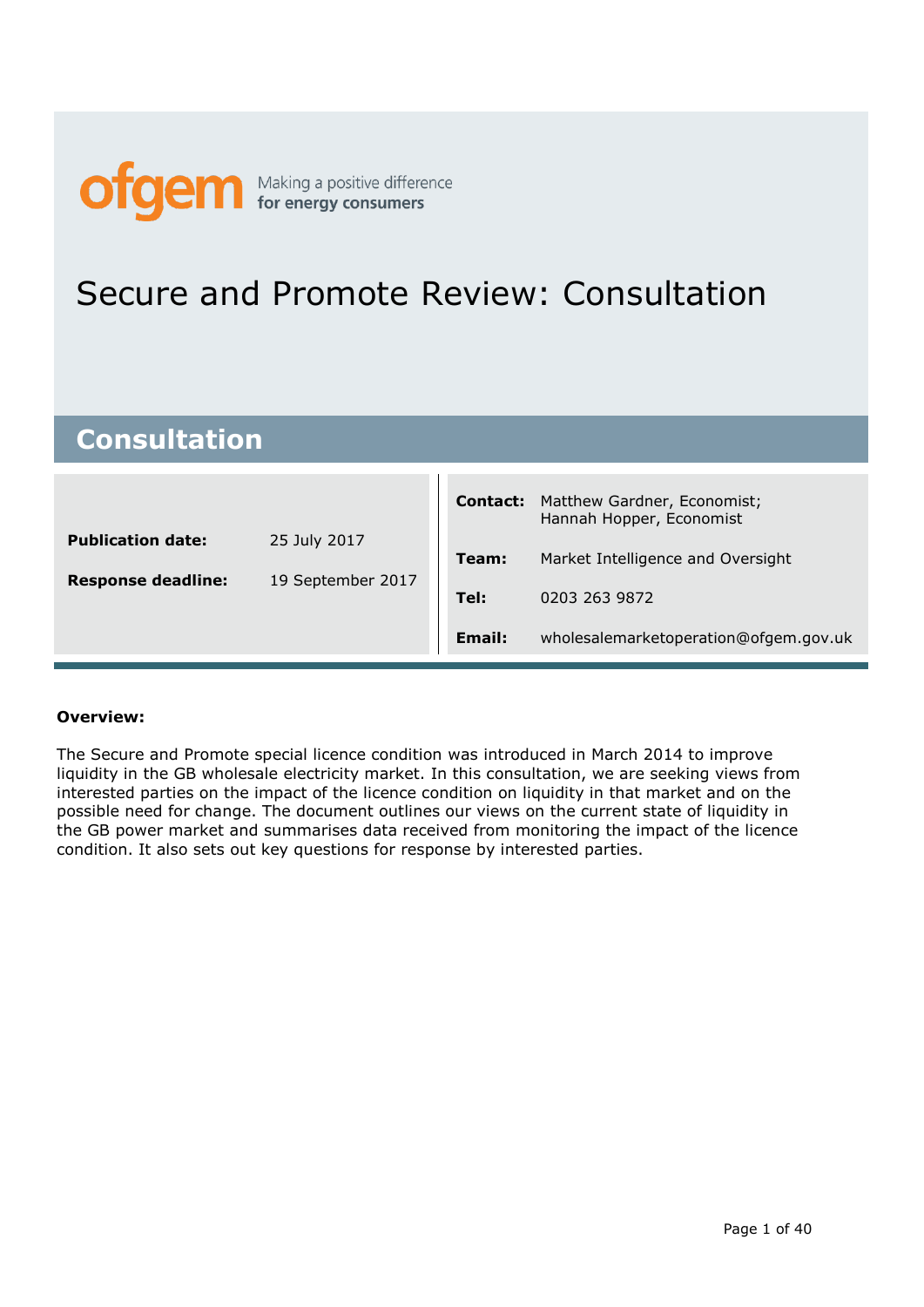# **Context**

Our principal objective when exercising our functions is to protect the interests of present and future consumers. Understanding the impacts of the Secure and Promote licence condition is an important part of our role in protecting the interests of consumers.

Liquidity in the wholesale electricity market in GB was in a period of decline since 2001 and is lower than some other energy and commodity markets, including some European electricity markets. Ofgem's Energy Supply Probe in 2008 found that low liquidity in the electricity market was a concern, as it created a barrier to new entry into supply markets and a source of competitive disadvantage for independent suppliers.

Secure and Promote was introduced in 2014 to improve liquidity in the GB wholesale power market to help underpin well-functioning, competitive generation and supply markets. This benefits customers through downward pressure on bills, and greater choice of suppliers.

At the time of its implementation, we said we intended to carry out a review after at least three years. This is a consultation to get the views of stakeholders to inform our review.

## Associated documents

- [Wholesale power market liquidity: consultation on a 'Secure and Promote' licence](https://www.ofgem.gov.uk/ofgem-publications/39448/secure-and-promote-consultation.pdf)  [condition](https://www.ofgem.gov.uk/ofgem-publications/39448/secure-and-promote-consultation.pdf) (Dec 2012)
- Wholesale power market liquidity: final proposals for a 'Secure and Promote' licence [condition](https://www.ofgem.gov.uk/ofgem-publications/39302/liquidity-final-proposals-120613pdf) (Jun 2013)
- [Wholesale power market liquidity: statutory consultation on the 'Secure and Promote'](https://www.ofgem.gov.uk/sites/default/files/docs/2013/11/wholesale_power_market_liquidity_statutory_consultation_on_the_secure_and_promote_licence_condition.pdf)  [licence condition](https://www.ofgem.gov.uk/sites/default/files/docs/2013/11/wholesale_power_market_liquidity_statutory_consultation_on_the_secure_and_promote_licence_condition.pdf) (Nov 2013)
- [Secure and Promote: wholesale power market liquidity decision letter](https://www.ofgem.gov.uk/sites/default/files/docs/2014/01/wholesale_power_market_liquidity_-_decision_letter_0.pdf) (Jan 2014)
- [Liquidity in the Wholesale Electricity Market \(Special Condition AA of the electricity](https://www.ofgem.gov.uk/ofgem-publications/86717/liquidityinthewholesaleelectricitymarketspecialconditionaaoftheelectricitygenerationlicence-guidance.pdf)  [generation licence\): Guidance](https://www.ofgem.gov.uk/ofgem-publications/86717/liquidityinthewholesaleelectricitymarketspecialconditionaaoftheelectricitygenerationlicence-guidance.pdf) (Jan 2014)
- [Wholesale Power Market Liquidity: Interim Report](https://www.ofgem.gov.uk/sites/default/files/docs/2014/12/liquidity_interim_report_2014.pdf) (Dec 2014)
- [Retail Energy Markets in 2015](https://www.ofgem.gov.uk/sites/default/files/docs/2015/09/retail_energy_markets_in_2015_report_0.pdf) (Sep 2015)
- [Wholesale Energy Markets in 2015](https://www.ofgem.gov.uk/sites/default/files/docs/2015/09/wholesale_energy_markets_in_2015_final_0.pdf) (Sep 2015)
- [Wholesale Power Market Liquidity: Annual Report](https://www.ofgem.gov.uk/sites/default/files/docs/2015/09/wholesale_power_market_liquidity_annual_report_2015_0.pdf) (Sep 2015)
- [Wholesale Power Market Liquidity:](https://www.ofgem.gov.uk/system/files/docs/2016/08/wholesale_power_market_liquidity_annual_report_2016.pdf) Annual Report (Aug 2016)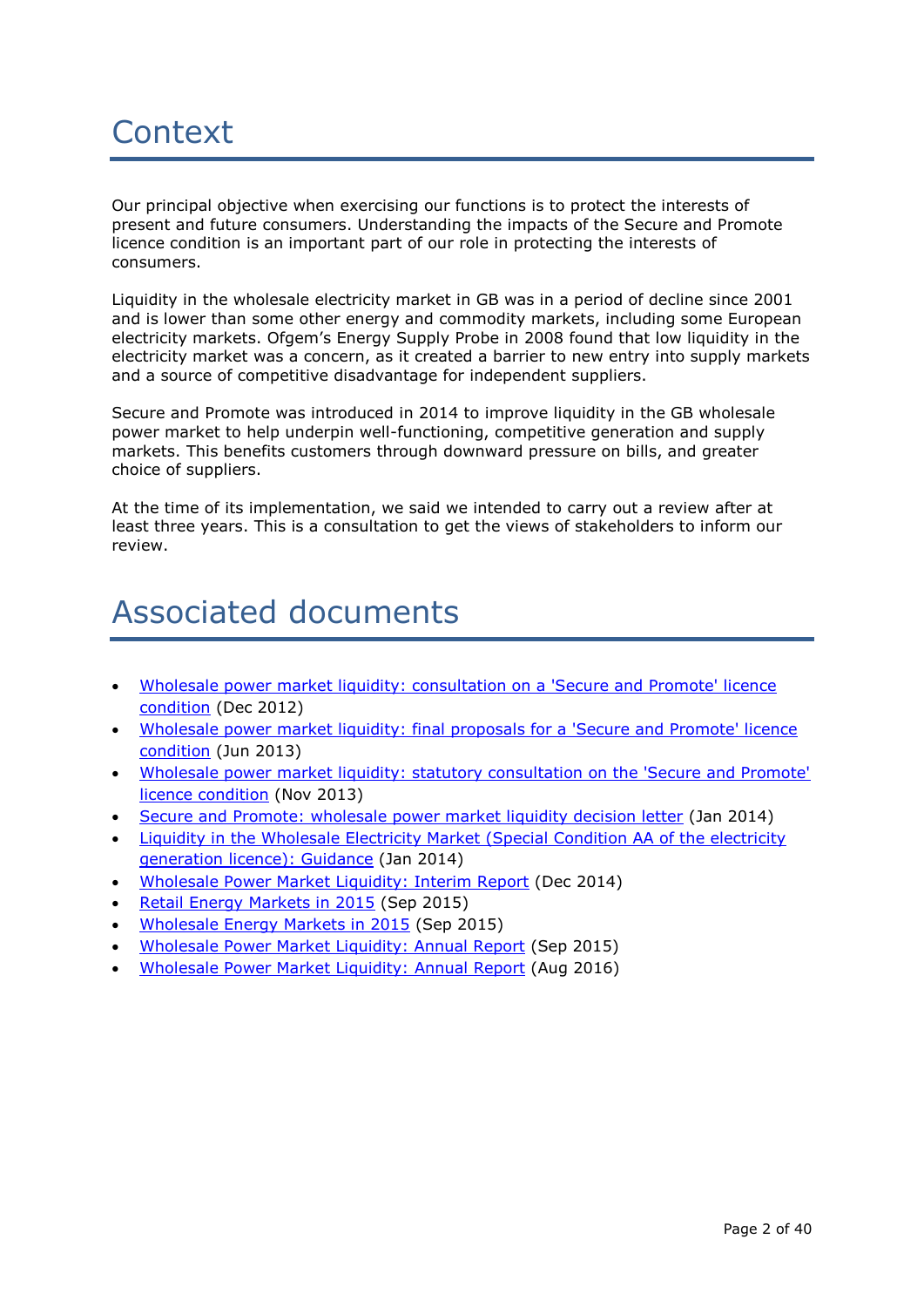## **Contents**

| <b>Executive Summary</b>                                                                                                                                                                                                                                                                              | 4                                               |
|-------------------------------------------------------------------------------------------------------------------------------------------------------------------------------------------------------------------------------------------------------------------------------------------------------|-------------------------------------------------|
| 1. Background and current state of liquidity<br>Background<br>Trading of products further out along the curve<br>Price robustness<br>Churn<br>Trading through the day<br>Near-term trading                                                                                                            | 6<br>6<br>$\overline{7}$<br>9<br>11<br>13<br>14 |
| 2. Monitoring from Secure and Promote licensees<br>Market Making<br>Fast market rule and volume cap use<br>Supplier market access data<br>Small suppliers - Voluntary data                                                                                                                            | 17<br>17<br>18<br>19<br>20                      |
| 3. Relevant other policy factors and feedback<br>MIFID II<br>Interaction with REMIT<br>Cash-out reform - Electricity Balancing Significant Code Review (EBSCR)<br>Legal structure of Secure and Promote<br>Licensee costs of complying with the Secure and Promote obligation<br>Stakeholder feedback | 23<br>23<br>23<br>23<br>24<br>24<br>25          |
| <b>Next steps</b>                                                                                                                                                                                                                                                                                     | 27                                              |
| Appendix 1 - Consultation questions                                                                                                                                                                                                                                                                   | 28                                              |
| Appendix 2 – Special condition AA                                                                                                                                                                                                                                                                     | 29                                              |
| Appendix 3 - Glossary                                                                                                                                                                                                                                                                                 | 38                                              |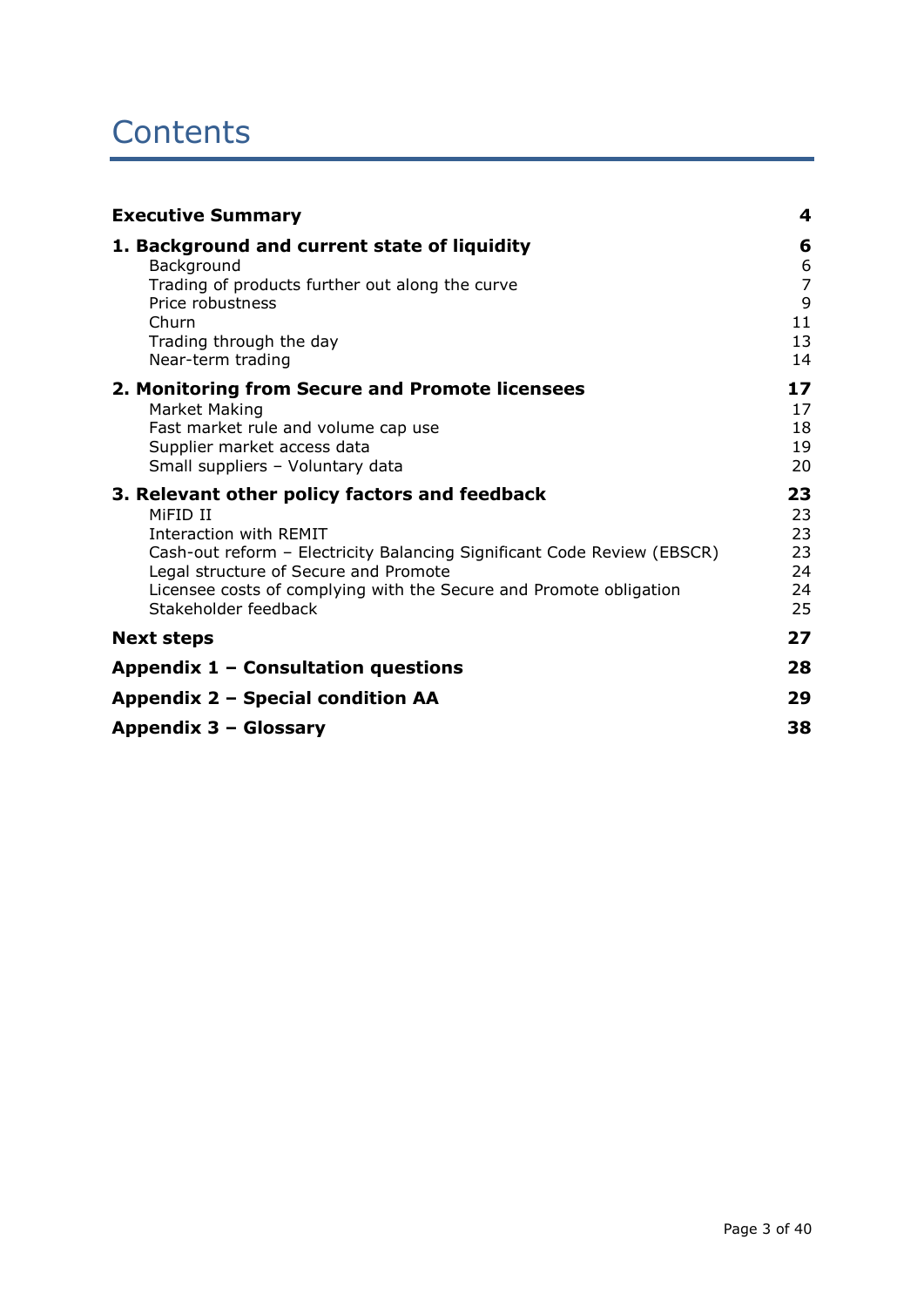We are seeking views and evidence on whether the Secure and Promote licence condition $1$ ("the licence condition") has met the original objectives of the policy: to improve independent suppliers' access to the wholesale market and ensure that the market provides the products and price signals that all companies need to compete effectively. We are also seeking views on whether any changes should be introduced to better facilitate those objectives.

Ofgem has been monitoring liquidity in the GB wholesale power market and compliance with the licence condition since the introduction of Secure and Promote in March 2014. At the time of its implementation, we said we intended to leave the licence condition in place for a significant period (at least three years) before conducting a review of whether the policy remains appropriate. This was to allow enough time for robust conclusions to be drawn from the evidence. This document sets out results from our market monitoring and seeks views on specific consultation questions.

Having tracked liquidity in the market and analysed data received from Secure and Promote licensees under their reporting obligations, the data suggests that some measures of liquidity have improved since the introduction of the policy. By design, the policy has led to improved reference prices through the mandated bid-offer spreads on market making products, while wider spreads in non-mandated products suggests that improvements are not being seen across the whole market. We have also observed greater traded volumes of products for forward delivery, suggesting some improvement in the availability of products which support hedging. However, we do also notice a further concentration of traded volumes within the market making windows. Our evidence suggests that liquidity in near-term markets has not been adversely affected.

Since 2014 we have engaged with industry and have welcomed feedback on the operation of the licence condition. Stakeholder views have been mixed as to whether the policy has improved liquidity. In relation to how the licence condition should look going forwards, feedback received so far has fallen into three broad categories:

- Maintain the status quo the policy has some benefit and it would be detrimental to remove it or change it significantly
- Increase the scope of the policy keep the Supplier Market Access (SMA) rules as the status quo but increase the scope of the market making condition
- Reduce the scope of the policy keep the SMA rules unchanged but remove or relax the policy in terms of market making, due to obligated licensees' concern about the policy costs.

If a change in the policy is required it must be in the best interests of consumers.

In this consultation, we are asking interested parties for their views and for supporting evidence on:

-

<sup>1</sup> Special Condition AA of the Electricity Generation Licence.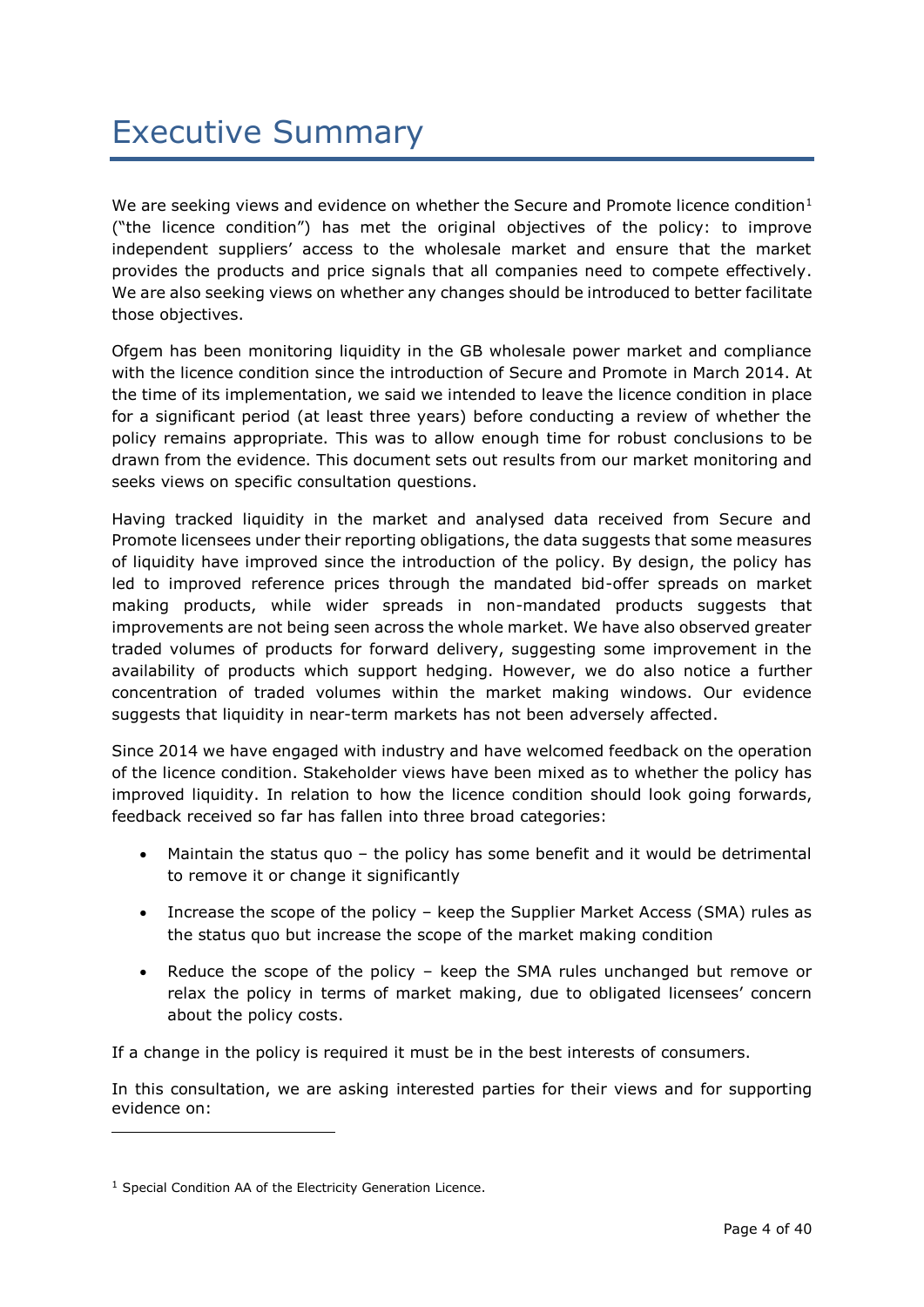- The impact of the licence condition to date, including evidence of any costs and benefits of the policy
- If there is insufficient evidence to establish definitive conclusions on the effectiveness of the policy, whether we should continue the policy for a period of time to enable further assessment, and if so for how long
- Whether the policy could be refined to better facilitate the original objectives.

Responses to this consultation will be reviewed and carefully considered by Ofgem before we decide whether changes to the licence condition are beneficial to liquidity and to the market. In the event that we decide that changes to the licence condition are required we intend to publish a statutory consultation in the autumn of 2017.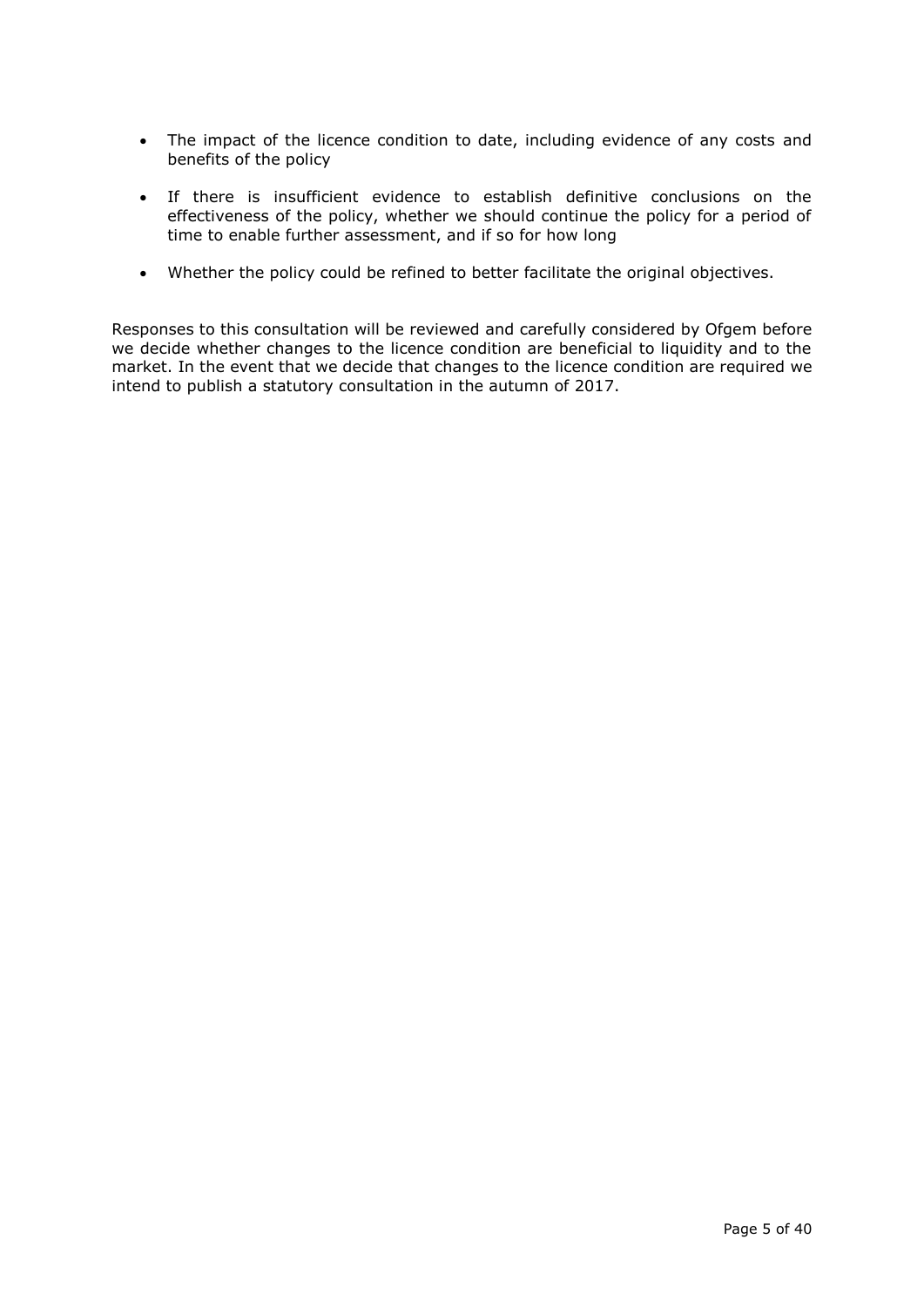# 1. Background and current state of liquidity

This section describes the background to Secure and Promote and its three objectives. It also sets out data we have been using to track liquidity in the market. We first consider metrics that look at the availability of products that support hedging and price robustness, such as the volume of forward products traded, bid-offer spreads, and churn. We then look to our monitoring of near-term liquidity.

## **Background**

1.1. The Secure and Promote licence condition, designed to deliver Ofgem's liquidity objectives for the wholesale electricity market, came into effect within the licences of certain electricity generators on 31 March 2014.

1.2. At the time, we were concerned that poor wholesale electricity market liquidity was posing a barrier to effective competition and entry in the generation and supply market. The costs of low liquidity and associated barriers to competition ultimately fall on consumers and prevents them from benefitting fully from competition.

1.3. As indicated in Figure 1, the licence condition has three liquidity objectives which represent characteristics of the wholesale electricity market that are necessary to support effective competition. These are:

- 1.3.1. to **promote the availability of products that support hedging** by introducing minimum service standards for trading between eligible suppliers and the largest eight generators, called **Supplier Market Access** (SMA) rules;
- 1.3.2. to promote robust reference prices for forward products through a **market making obligation** (MMO) on the six largest vertically integrated companies $2$ ;
- 1.3.3. to **secure near-term market liquidity** through **a reporting requirement of day-ahead trading** of the six largest vertically integrated companies and the largest independent generators.

1.4. Further background to the policy can be found in our first annual liquidity report, published in  $2015<sup>3</sup>$ .

-

 $2$  There are currently five obligated licensees under the market making condition.

 $3$  The 2015 annual report can be found here:

[https://www.ofgem.gov.uk/sites/default/files/docs/2015/09/wholesale\\_power\\_market\\_liquidity\\_annual\\_report](https://www.ofgem.gov.uk/sites/default/files/docs/2015/09/wholesale_power_market_liquidity_annual_report_2015_0.pdf) [\\_2015\\_0.pdf](https://www.ofgem.gov.uk/sites/default/files/docs/2015/09/wholesale_power_market_liquidity_annual_report_2015_0.pdf)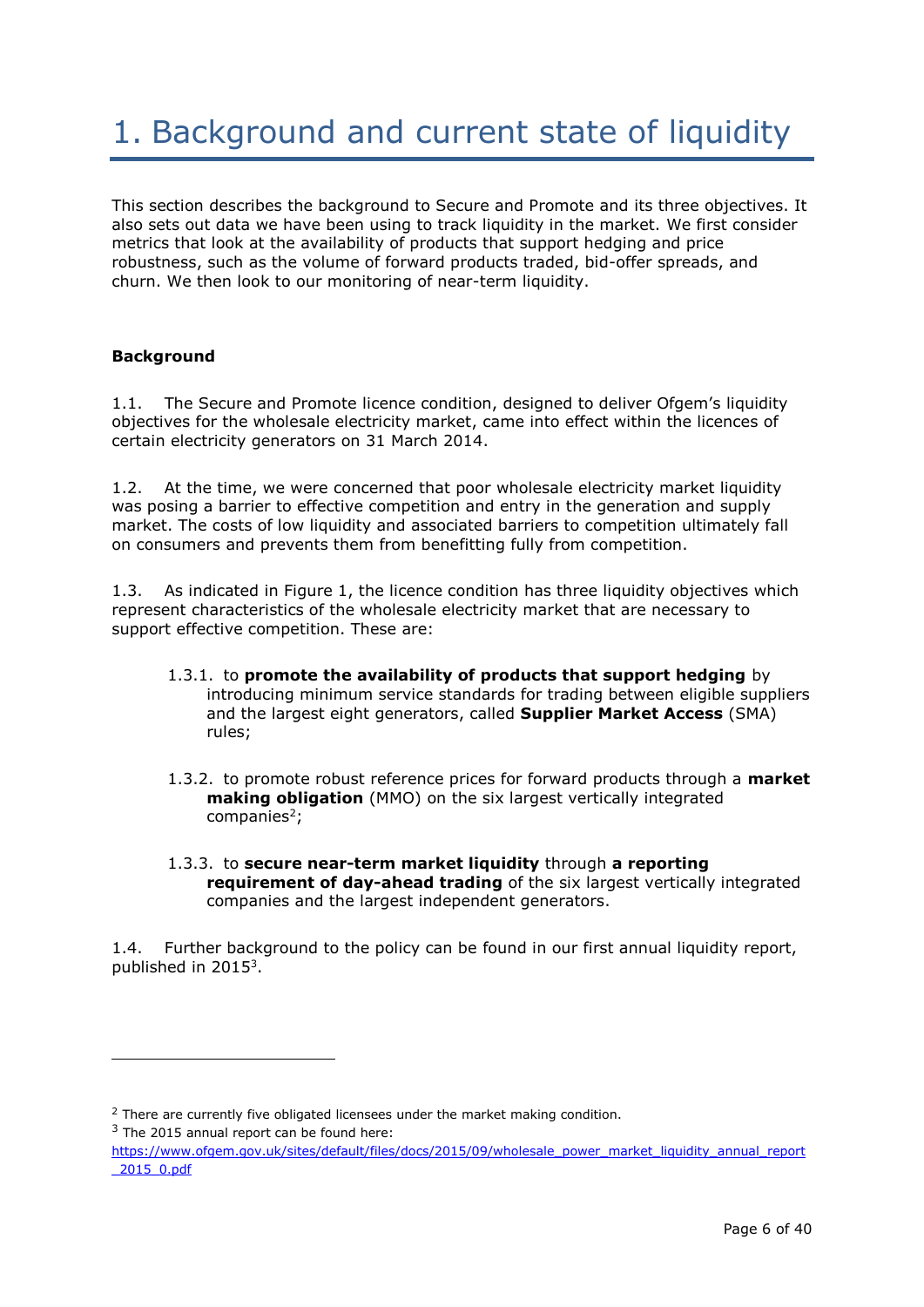#### *Figure 1 – Outline of Secure and Promote*



## **Trading of products further out along the curve**

1.5. One indicator of market participants' ability to access products that support hedging is the volume of the Over the Counter (OTC) market that is traded months and years ahead of delivery. Concern was raised in our 2013 consultation on the policy that the proportion of trading further out on the curve for peak and baseload products had fallen in the preceding years.

1.6. Figure 2 and Figure 3 below show that since the introduction of Secure and Promote in 2013 there have generally been slight increases in the volumes of all contracts traded. There has been an increase in volumes traded of further-dated (as opposed to near-term) products, particularly evident in peakload contracts, where the total volume traded between 2 and 24 months ahead of delivery has increased from 21.9 TWh in 2013 to 67.0 TWh in 2016. Traded baseload volumes for delivery 2 to 24 months ahead of delivery has increased from 413 TWh in 2013 to reach 705 TWh in 2016. Offpeak products continue to be traded mainly near-term.

1.7. [Figure 4](#page-8-0) shows the total volume traded in Secure and Promote baseload products since the introduction of the policy, with the volume of longer dated contracts (Season +2, 3 and 4) increasing from 262 TWh in 2013 to 441 TWh in 2016. The large volumes in 2016 may be due to increased market volatility, but broadly we see that the trend is of increased availability of products used for hedging over the last three to four years.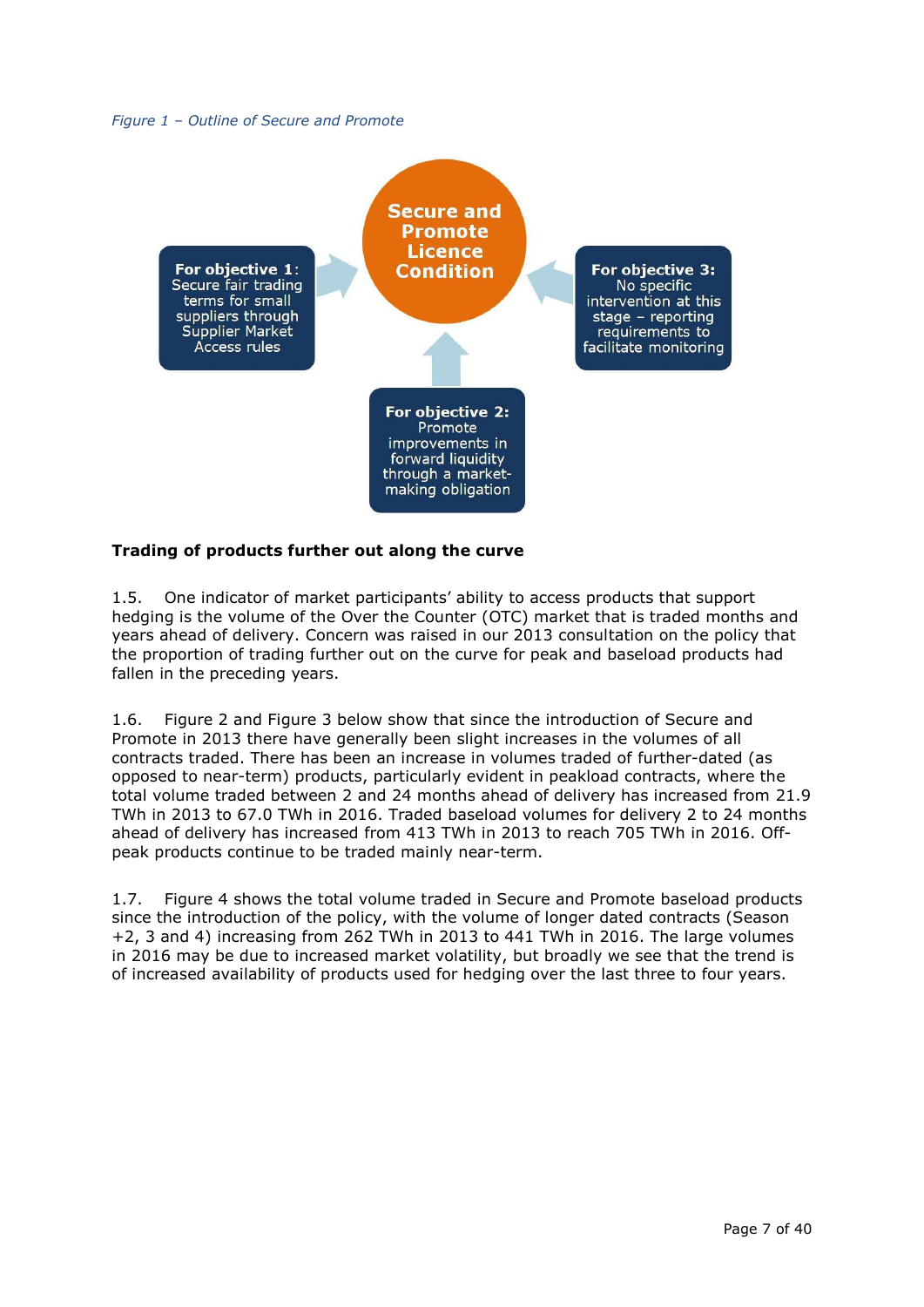

*Figure 2 – OTC trading in baseload forward products. Source: ICIS*

*Figure 3 – OTC trading in peak and off-peak forward products. Source: ICIS*

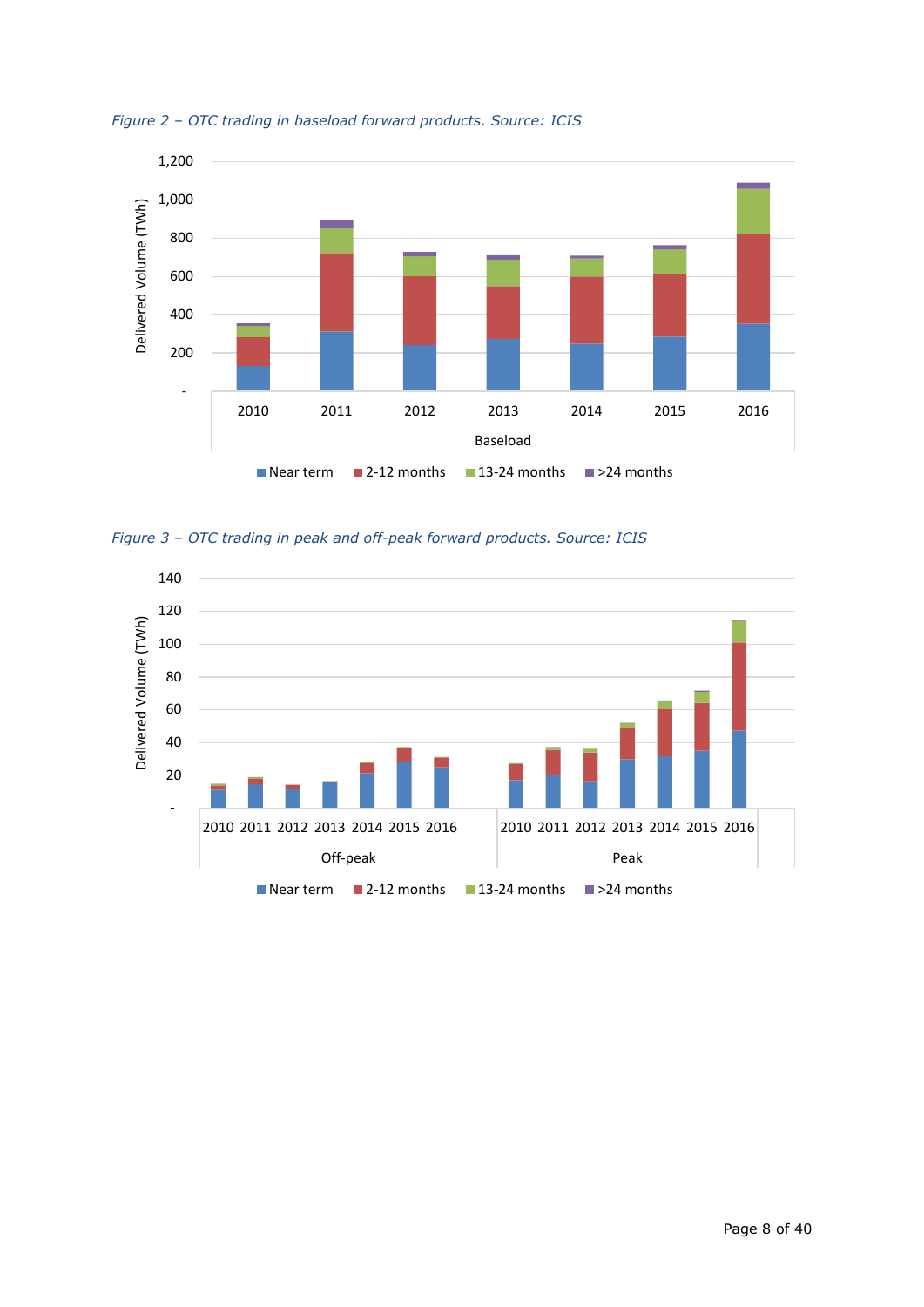

<span id="page-8-0"></span>*Figure 4 – Secure and Promote baseload products traded OTC. Source: ICIS*

## **Price robustness**

-

1.8. Bid-offer spreads describe the difference between the best offer (to sell) and bid (to buy) in a market. Bid-offer spreads are generally a strong indicator of liquidity as they show the degree of 'consensus' around views of the market price and suggest that opportunities for arbitrage have been exhausted. To this end, they give an indication of how robust prices are for forward products. By robust we mean that they reflect the underlying value of the contract. Narrower bid-offer spreads also give market participants confidence that they can buy and sell without significant transaction costs.

1.9. [Figure 5](#page-9-0) below shows that bid-offer spreads on market making products<sup>4</sup> narrowed after the introduction of the policy. Spreads on peakload forward contracts fell from more than 1.8% of the best offer in 2010 to around 0.5% in 2017. Spreads increased during Q4 2016 in response to increased market volatility but fell back to previous levels by Q1 2017. To some extent the downward trend is a direct consequence of the design of the MMO itself as it prescribes a mandatory 0.5% spread on some market making products and the spreads are reported at the end of the afternoon market making window. These spreads were originally chosen to be similar to spreads in NBP gas, where liquidity has not proved to be an issue.

1.10. [Figure 6](#page-9-1) shows that gas spreads have also remained around or slightly below their 2010 levels. The spreads for Secure and Promote products have fallen proportionately more than the spreads for these gas products.

<sup>&</sup>lt;sup>4</sup> The baseload market making products are Month+1, Month+2, Quarter+1, Season+1, Season+2, Season+3 and Season+4. Peakload market making products are Month+1, Month+2, Quarter+1, Season+1, Season+2 and Season+3.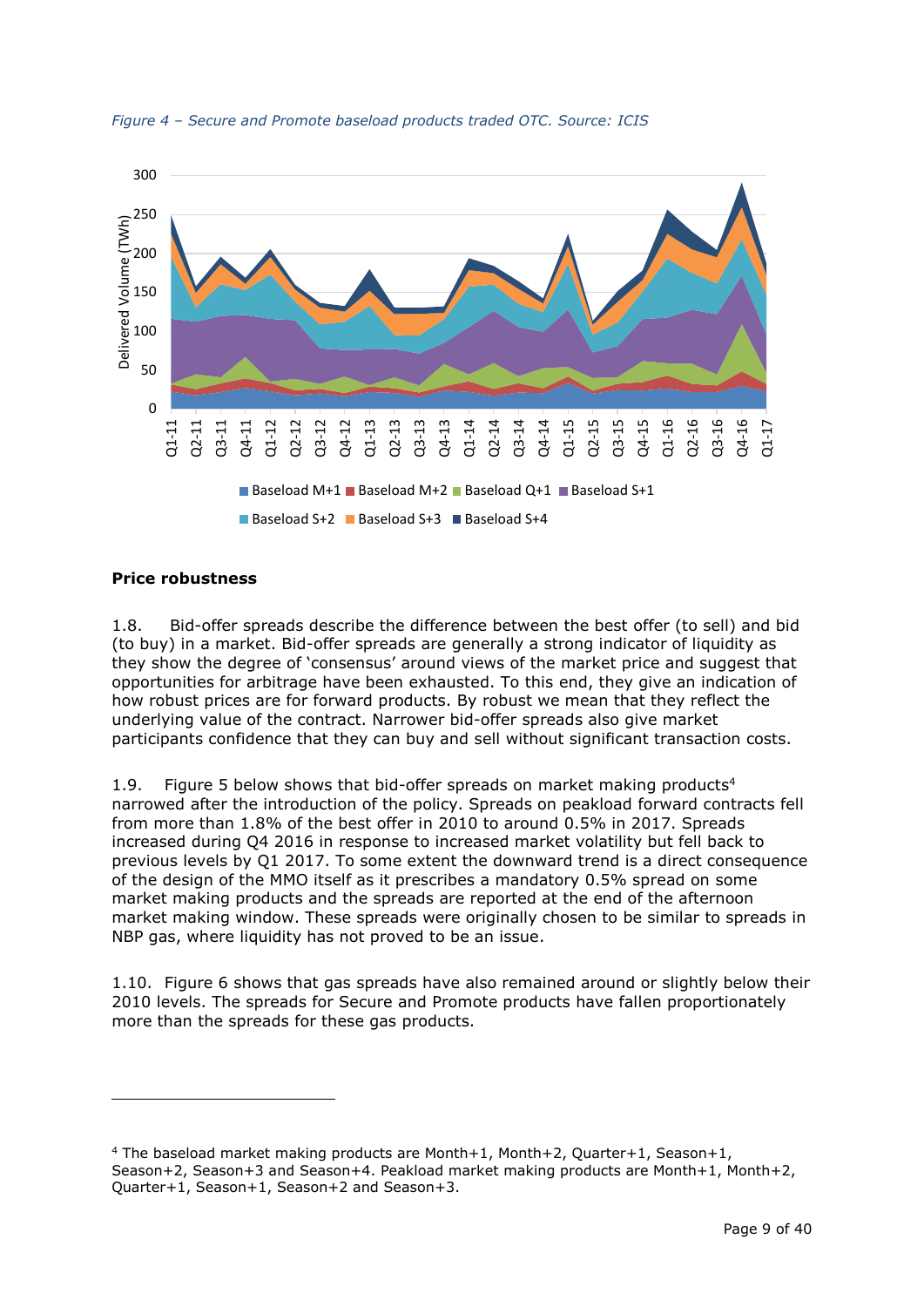

<span id="page-9-0"></span>*Figure 5 – Bid-offer spreads on selected market making products. Source: ICIS*

<span id="page-9-1"></span>*Figure 6 – Bid-offer spreads on a selection of NBP gas products. Source: ICIS*



1.11. For comparison, [Figure 7](#page-10-0) shows spreads in mandated and non-mandated products. There has been an upwards trend in bid-offer spreads over the period in the non-mandated products (dashed lines). This indicates that in the absence of Secure and Promote that narrower spreads would likely have remained unavailable both inside and outside the windows.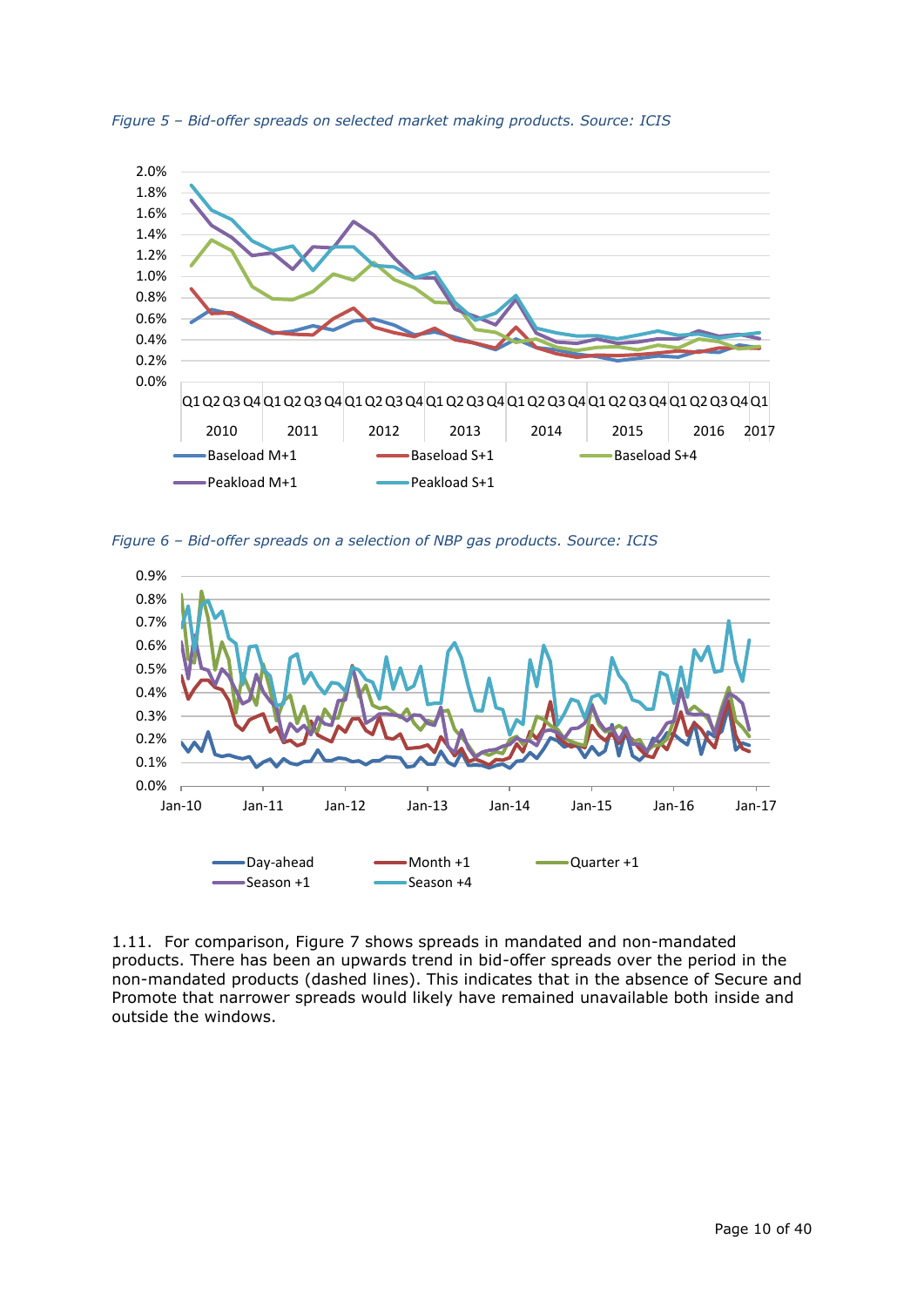

<span id="page-10-0"></span>*Figure 7 – Bid-offer spreads on selected baseload products. Source: ICIS*

*Figure 8 – Bid-offer spreads on selected peakload products. Source: ICIS*



**Question 1:** Please comment on whether you think prices for forward delivery are robust. Please refer to prices in and out of the market making windows and comment on the current mandated bid-offer spreads.

### **Churn**

1.12. Churn measures the number of times a unit of generation is traded before it is delivered to the final customer. It is a useful indicator of the ease with which market participants can trade themselves into and out of long or short positions. A higher rate of churn also may facilitate better reference prices through more actual traded prices,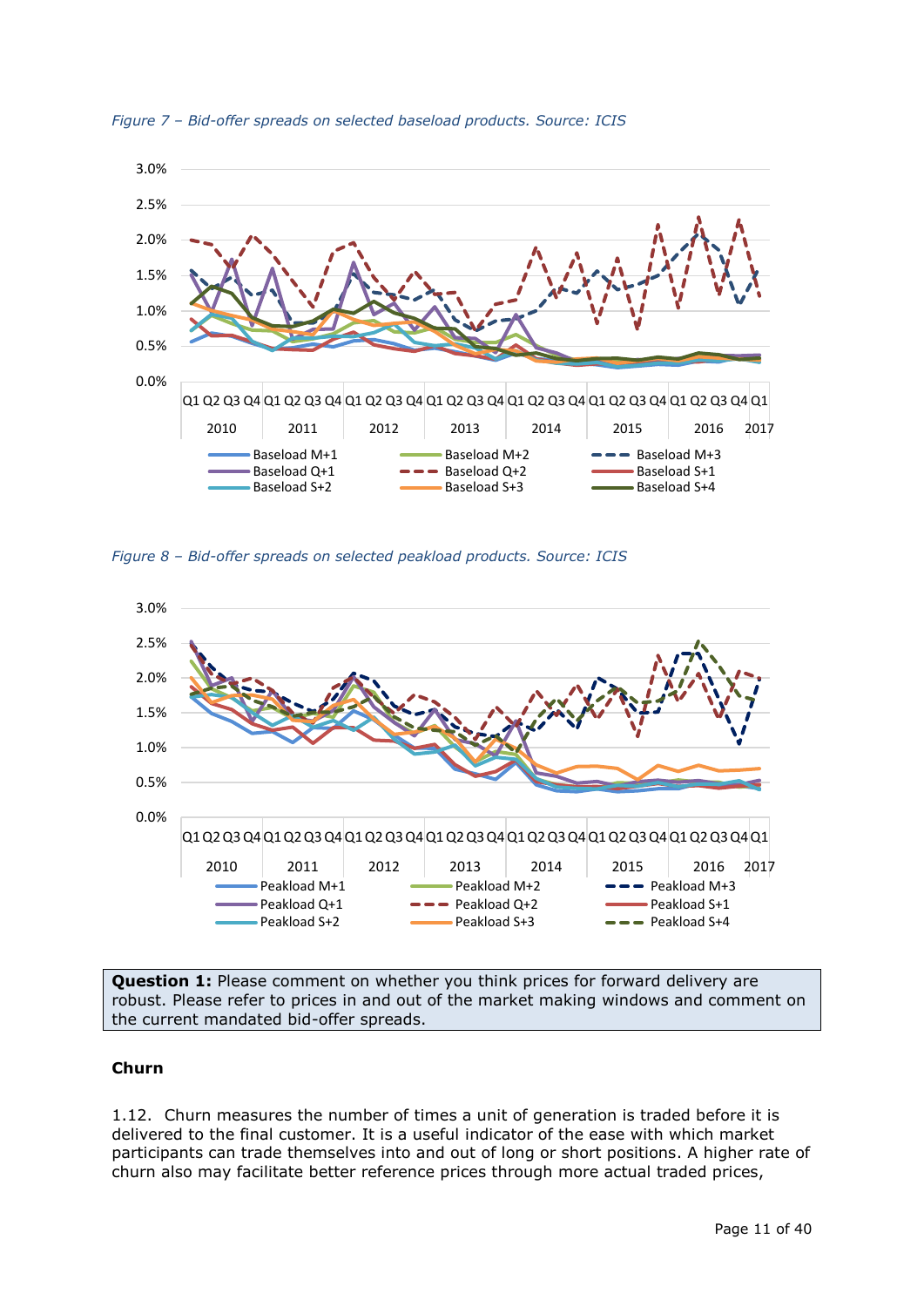although a high-level measure of traded volumes such as churn does not necessarily provide the granularity to make an assessment of the liquidity of contracts across the curve.

1.13. In the GB gas market, churn regularly exceeds 20 as seen in [Figure 10.](#page-11-0) It has remained broadly stable or has increased slightly since 2011, with the exception of Q4 2016. Electricity churn has been well below this level since at least 2005. When consulting on the introduction of Secure and Promote we were particularly concerned by the emerging trend of falling churn from 2009 to 2013. Since the introduction of the policy we have seen a very slight improvement in churn, but with variability year on year in individual quarters. This could be partly attributed to varying levels of price volatility, and in particular Q4 2016. More volatile markets tend to increase churn due to opportunities to profit through trading.



*Figure 9 – Monthly electricity churn, July 2014 – March 2017. Source: BEIS, ICE, N2EX, EPEX*

<span id="page-11-0"></span>*Figure 10 – NBP gas churn. Source: ICE, LEBA, ICE Endex & National Grid*

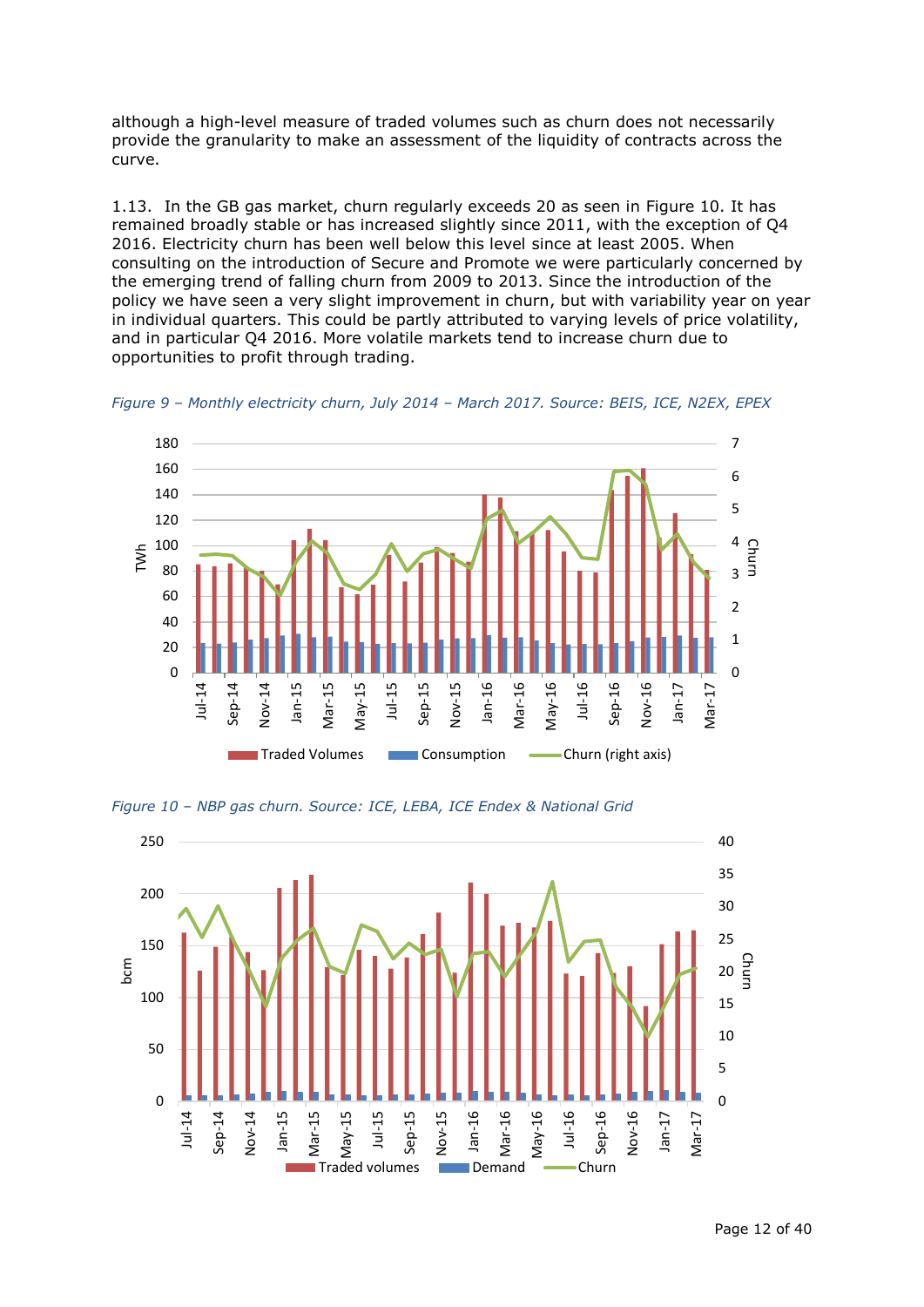## **Trading through the day**

1.14. Our data shows an increase in the volumes traded in the windows. As seen in [Figure 11](#page-12-0) below, the volume of forward trades inside the windows has increased since the introduction of the policy, and reflects the higher OTC traded volumes shown in [Figure 12.](#page-12-1) Total OTC trading reached 1,083 TWh in 2016, up 79% from 606 TWh in 2013. We note that while the volume of trades outside of the windows in mornings and evenings has decreased, we see no clear trend on volumes traded in the middle of the day.

<span id="page-12-0"></span>*Figure 11 – Trading of OTC forward power contracts through the day, quarterly averages. Source: GFI, Griffin, ICAP, Marex Spectron & Tullet Prebon*



<span id="page-12-1"></span>*Figure 12 - Volume of OTC power trading 2013-2016. Source: ICIS*

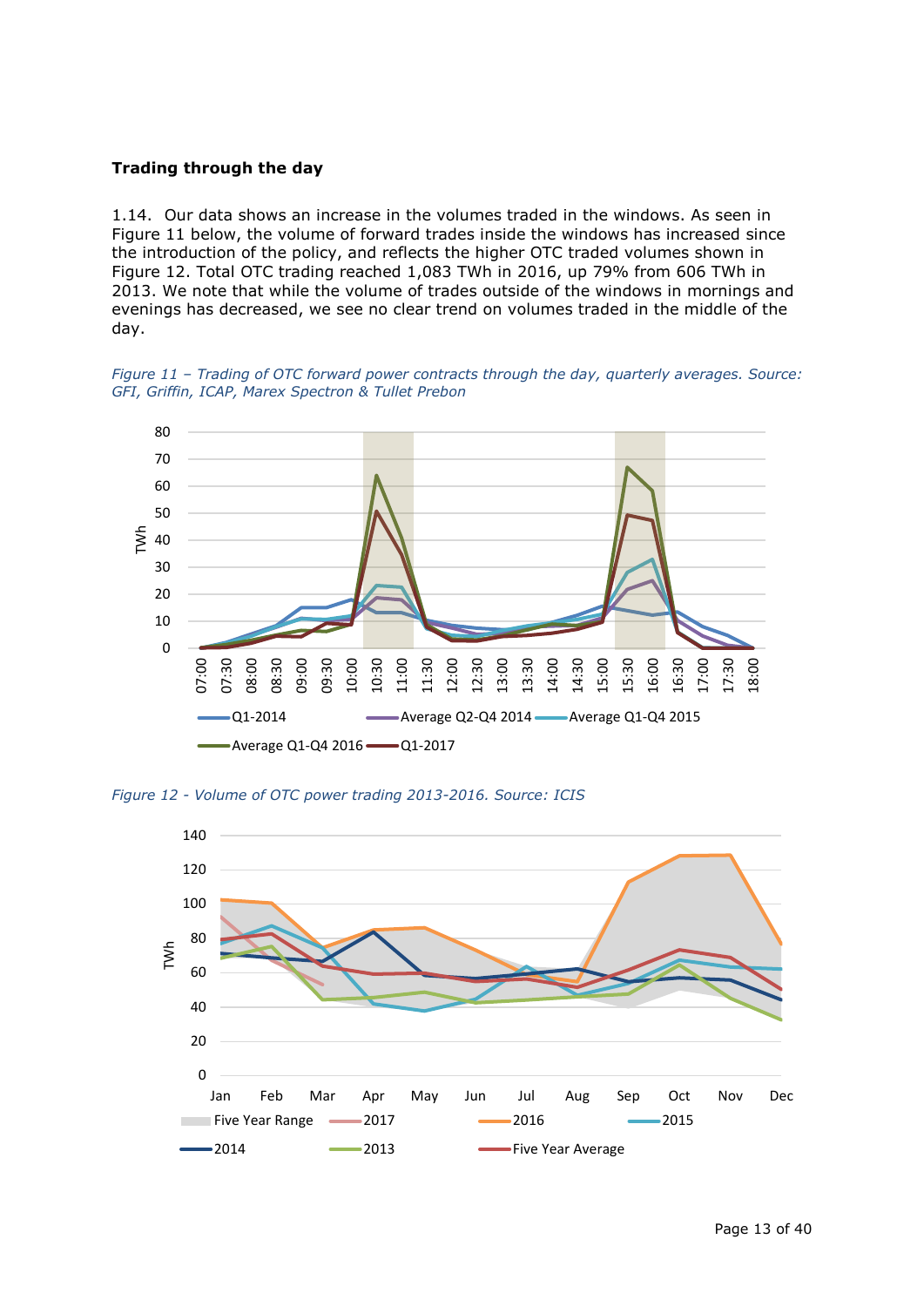**Question 2:** Please comment on whether the windows promote greater availability of products needed to hedge. Please provide evidence you may have on the availability of products outside the windows.

## **Near-term trading**

1.15. Trading day-ahead and within-day takes place through brokers OTC and also through auctions and exchange platforms run by EPEX SPOT and Nordpool Spot. At the time of the licence condition coming into force, we did not see any significant liquidity barriers to trading in near-term markets. We did not introduce any specific requirements to improve liquidity in near-term markets but instead required licensees to report their volumes to us traded in the day-ahead auction so that we could have sight of any emerging liquidity issues.

1.16. [Figure 13](#page-13-0) shows that exchange traded volumes day-ahead and within-day have remained broadly constant since the introduction of Secure and Promote. We have seen more volatile day-ahead prices since 2015 as shown in [Figure 14](#page-14-0) and [Figure](#page-14-1) 15 respectively. This may reflect tighter margins in the market, greater uncertainty, and the effect of the EBSCR "cash-out reforms" introduced in November 2015.



<span id="page-13-0"></span>*Figure 13 – Intra-day and day-ahead exchange trading, 2010 – Q1 2017. Source: N2EX, EPEX*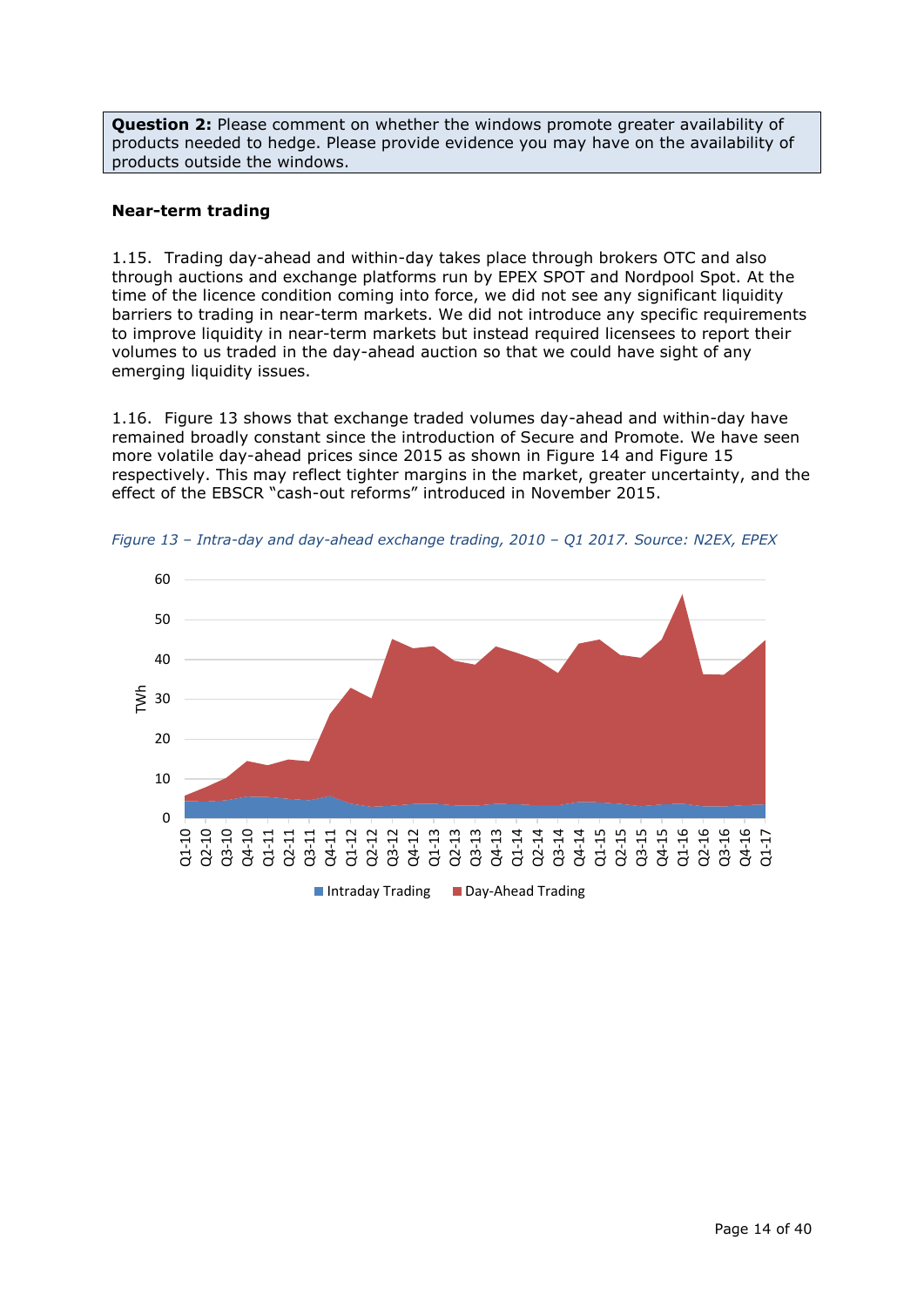

<span id="page-14-0"></span>*Figure 14 – Daily GB day-ahead power price, April 2013 – May 2017. Source: ICIS*

1.17. We note that volatility<sup>5</sup> of power and gas prices has been following a downward trend since 2003, with the exception of the last quarter of 2016 when power volatility spiked in response to the tighter supply margin situations in the market in September 2016 and in Q4 2016.



<span id="page-14-1"></span>*Figure 15 – GB day-ahead power and gas price volatility. Source: ICIS*

-

<sup>&</sup>lt;sup>5</sup> Price volatility is calculated in accordance with **European [Commission](http://ec.europa.eu/energy/sites/ener/files/documents/volatility_methodology.pdf) quidelines**.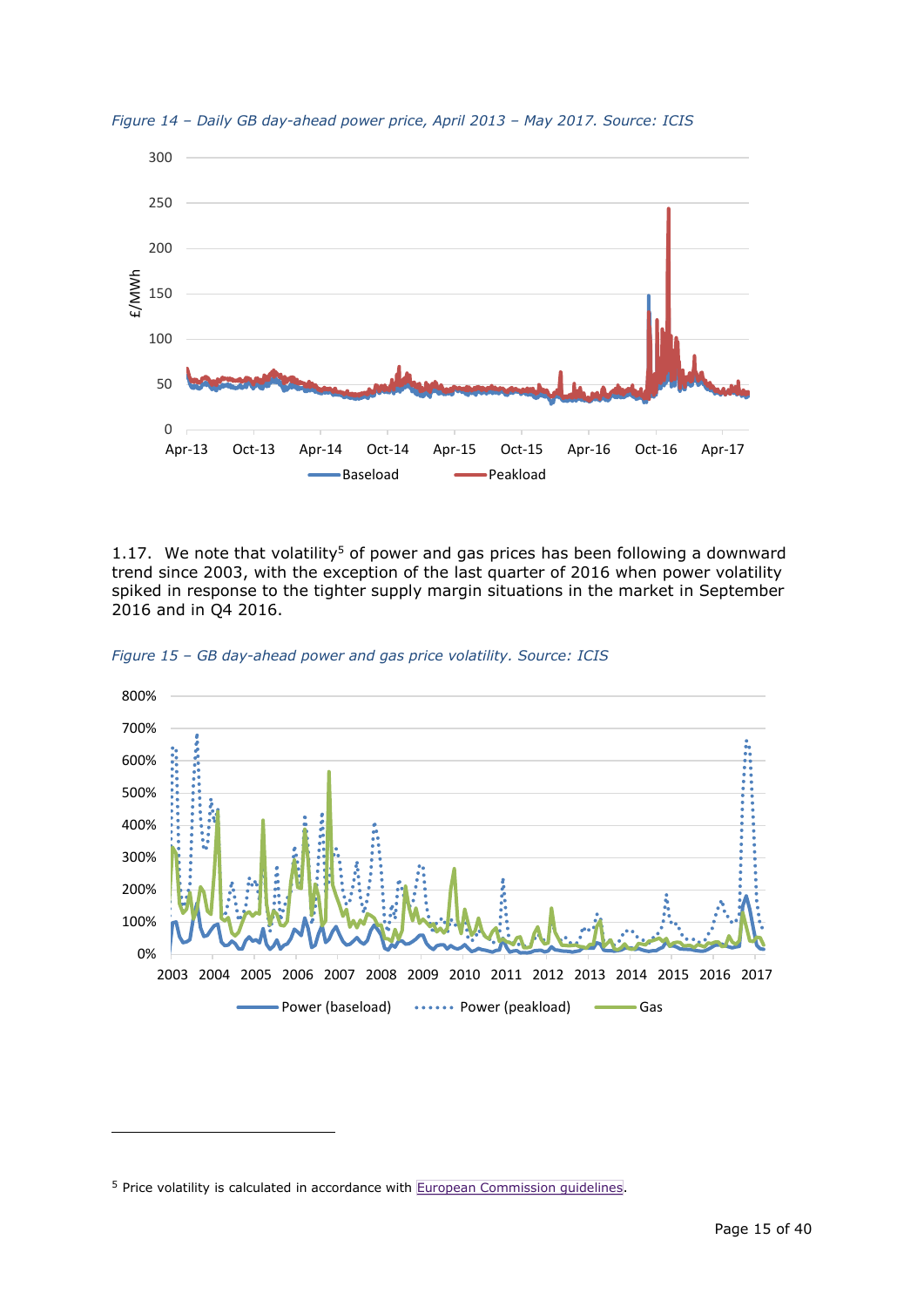1.18. Overall near-term liquidity appears to have been largely stable since the introduction of Secure and Promote.

**Question 3:** What are your views on how liquid the near-term market is? Please refer to any factors that you consider have contributed to the liquidity of the near-term market.

**Question 4:** What are your views on our high-level analysis of the state of liquidity? Are there any factors not identified that we need to consider to assess liquidity or Secure and Promote? Please provide quantitative or qualitative evidence where relevant.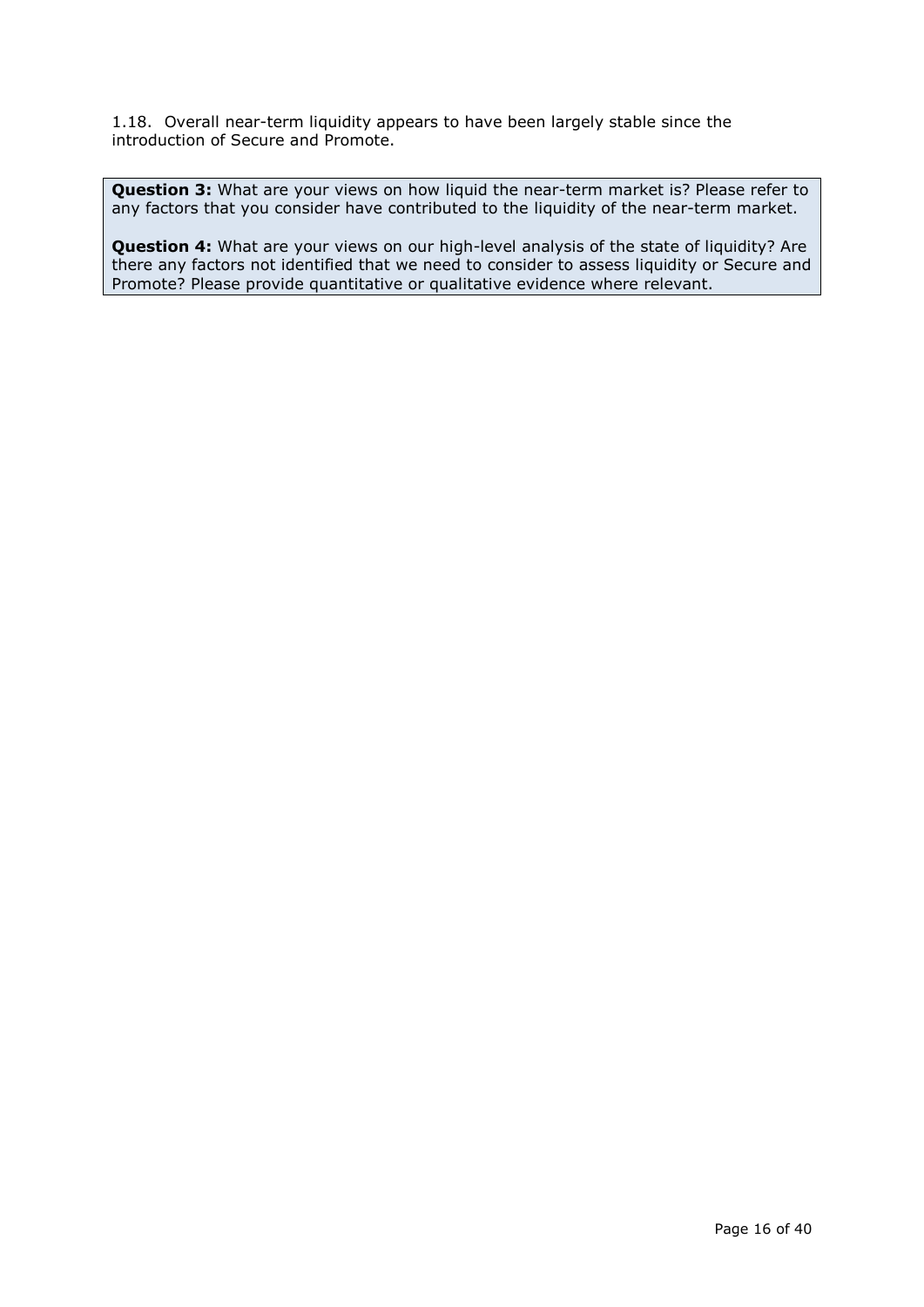# 2. Monitoring from Secure and Promote licensees

This section summarises the analysis from the data received from Secure and Promote licensees under their reporting obligations for market making volumes and volumes traded with eligible suppliers. It also includes analysis from the data received on a voluntary basis from licensees on the volumes they have traded both with non-eligible small suppliers as well as volumes of trade in products not included in the SMA rules.

## **Market Making**

2.1. [Figure 16](#page-16-0) shows the volumes traded by the obligated licensees as market makers since April 2014 to end of Q1 2017. Overall, volumes have followed a clear upward trend since the initial introduction of the obligation. Over time, volumes tend to follow a cyclical pattern following the summer and winter seasons and the overall trend of OTC traded volumes. Volumes increased significantly over Q4 2016 due to larger amounts of market volatility, rising to above 80 TWh in November 2016 from previous highs of around 35 TWh in Q2 2016.

<span id="page-16-0"></span>*Figure 16 – Market making volumes traded, April 2014 – March 2017. Source: S&P Licensees' submissions to Ofgem*



2.2. [Figure 17](#page-17-0) below shows that market making volumes remain focused on baseload products, in particular one and two seasons ahead, although this is partly by virtue of the number of hours of delivery within the contracts. The data also shows that peakload products are traded more in the market making windows compared to the market overall.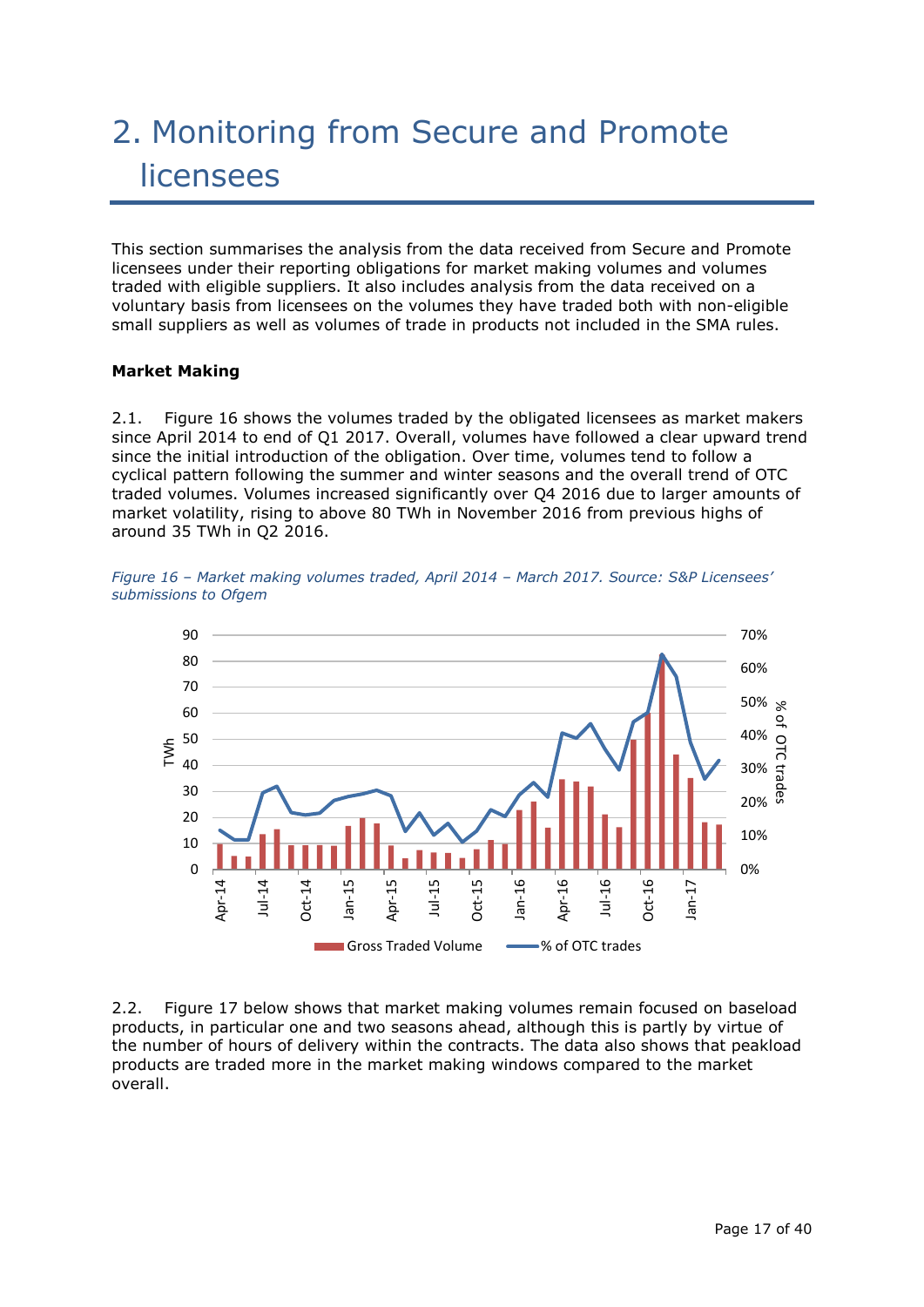<span id="page-17-0"></span>



**Question 5:** What are your views on the impact of the market making obligation on liquidity in different market conditions, including in benign times and in times of price volatility?

## **Fast market rule and volume cap use**

-

2.3. The Secure and Promote licence condition provides for licensees to withdraw from posting bids and offers in the designated market making windows under certain circumstances. The "volume cap" applies if licensee develop a 30MW net position on a product in the window. The "fast market" rule applies if prices for a product increase or decrease by 4% compared to the first trade in the window<sup>6</sup>. These rules effectively limit the risk borne by licensees in the market making windows. [Figure 18](#page-18-0) below shows the amount of times the volume cap and fast market have been used by the market making licensees between Q2 2014 and Q1 2017, as reported in their quarterly submissions.

2.4. We note that the volume cap has been used increasingly by licensees over the time of the policy. In Q2 2014, for example, the volume cap was used 32 times. It has risen to 136 in Q2 2016 and 515 in Q4 2016.

2.5. The fast market rule has been used less than the volume cap, but has also followed a rising trend. In 2015, for example, the fast market rule was used 28 times, rising to 117 in 2016 (including 62 times in Q4 2016).

<sup>6</sup> Part 7 in schedule B of the Special condition AA (reproduced in Appendix 2 of this document) refers to the suspension of the obligation under the fast market rule, although this term is not used explicitly.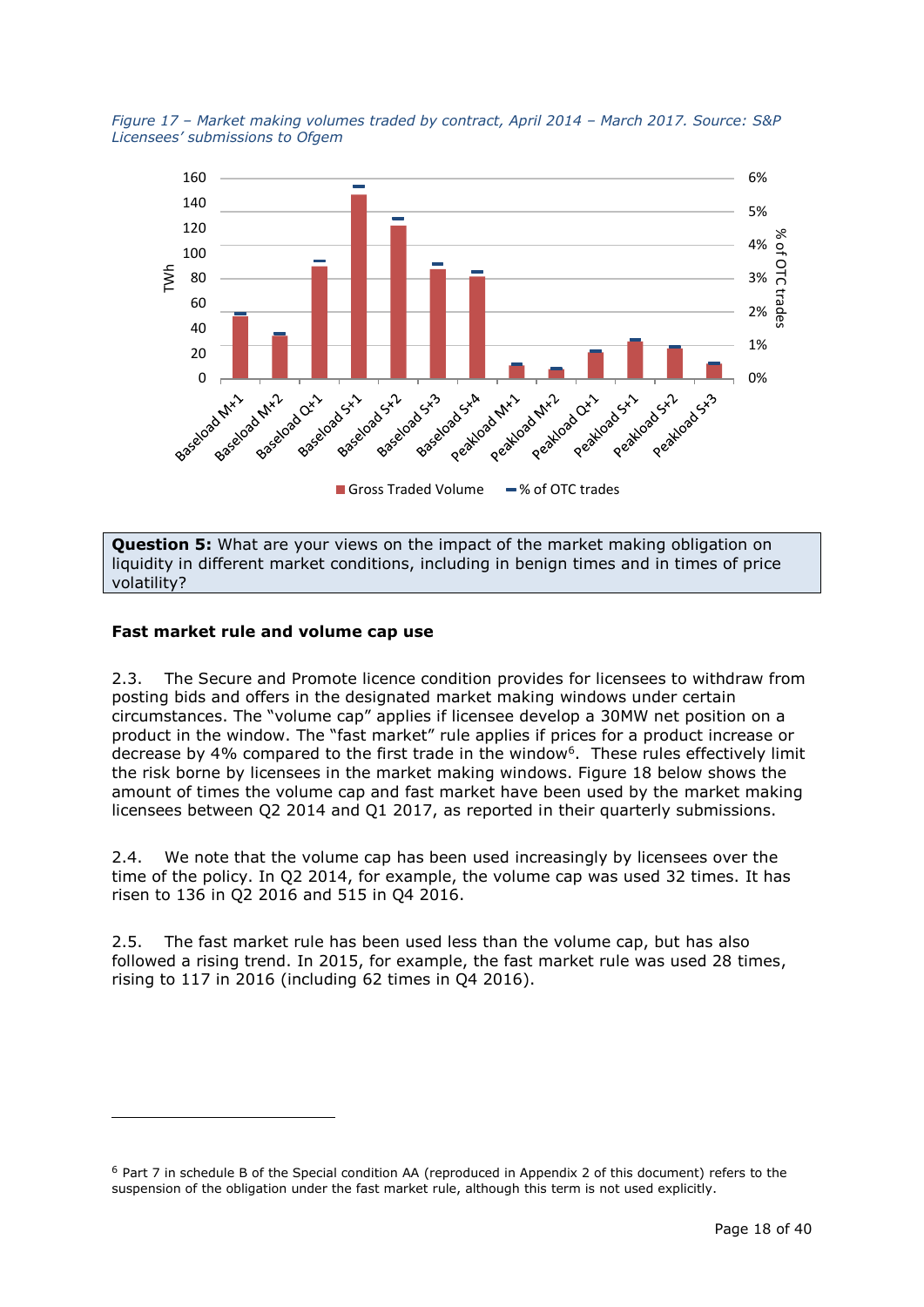<span id="page-18-0"></span>*Figure 18 – Use of the volume cap and fast market rule, Q2 2014-Q1 2017. Source: S&P Licensees' submissions to Ofgem*



**Question 6:** What are your views on the fast market and volume cap rules, in particular on reducing risk for licensees when needed?

### **Supplier market access data**

- 2.6. Our analysis of the data as reported by obligated licensees shows variable trading volumes with eligible suppliers over the period since the introduction of the policy [\(Figure 19\)](#page-19-0). As with brokered OTC volumes, trading with eligible suppliers increased significantly in Q4 2016. The total number of trades per month remains low, however the number of suppliers who are now eligible has increased to 25 from 18 in 2016.
- 2.7. Much like the market making volumes, SMA volumes are also concentrated in baseload contracts, particularly one and two seasons ahead [\(Figure 20\)](#page-19-1).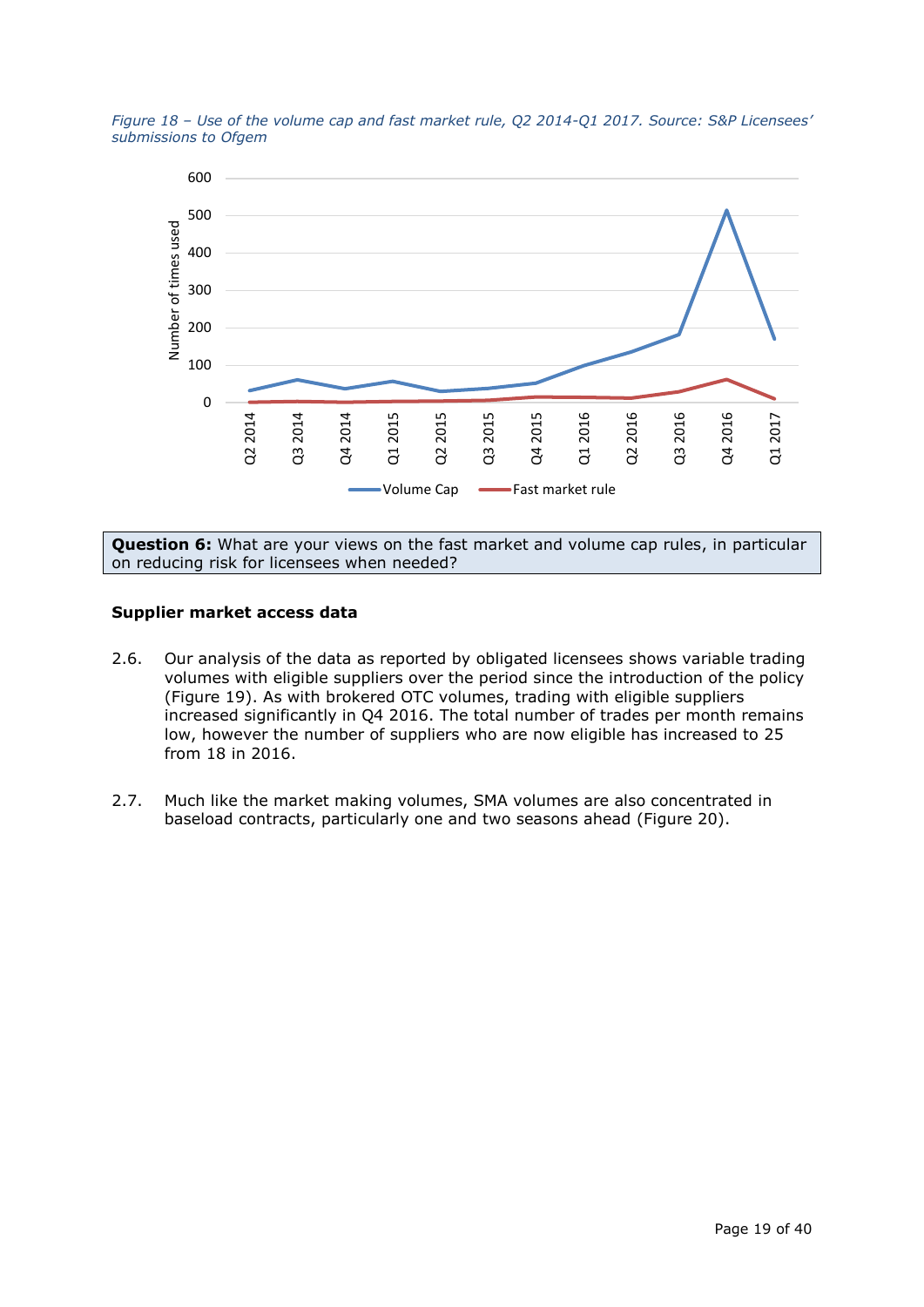<span id="page-19-0"></span>



<span id="page-19-1"></span>*Figure 20 – SMA contracts traded in Q2 2014 – Q1 2017. Source: S&P Licensees' submissions to Ofgem*



### **Small suppliers – Voluntary data**

-

2.8. Our monitoring at the outset of the policy included only volumes traded with eligible suppliers. In 2015, after stakeholder feedback on the topic, we also began collecting volumes traded with all small<sup>7</sup> suppliers regardless of eligibility under

 $7$  Small suppliers do not have a strict definition in the context of this data, but generally mean power suppliers with less than 250,000 customers in GB, and which are not vertically integrated.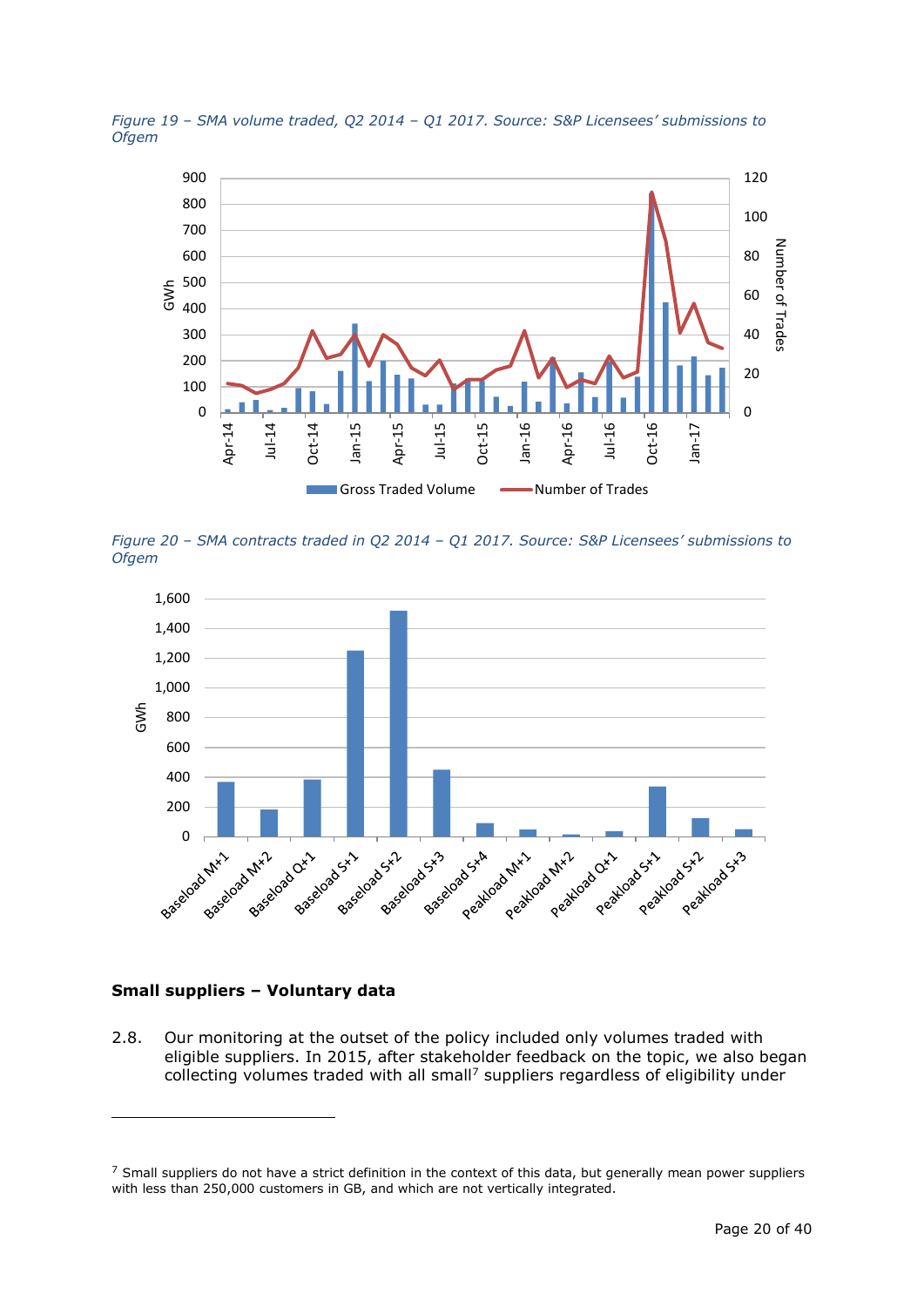the SMA rules. This was after we received feedback that compliance with the SMA rules had led to better trading conditions for all small suppliers.

- 2.9. The data set is not complete because it is collected on a voluntary basis, and does not include volumes traded by the all of the licensees. However, we have noted a trend of increasing volumes of trade in SMA products, as well as in the volume of trade with both eligible and non-eligible suppliers since Secure and Promote was introduced as seen in [Figure 21](#page-20-0) and [Figure 22](#page-21-0) below. The picture for non-SMA products (all products not included in the SMA rules) is more mixed, with volumes varying over time and follows a slight downward trend. We note that the volumes traded are variable in all cases, reflecting some seasonal trends and the 'lumpy' nature of product requirements of smaller suppliers.
- 2.10. The increasing trend in both the volume of trade with small suppliers, and in SMA products traded with both eligible and non-eligible suppliers since Secure and Promote was introduced suggests that small suppliers have had greater access to the wholesale market. This may be due to greater price transparency for these products in the market, or due to improved trading relationships with the large generators.

<span id="page-20-0"></span>*Figure 21 – Volumes traded with eligible and non-eligible suppliers<sup>8</sup> . Source: S&P Licensees' voluntary submissions to Ofgem*



-

<sup>&</sup>lt;sup>8</sup> Eligible suppliers are those suppliers that have asked to be classified as such under the relevant criteria. Noneligible suppliers are those that have not applied to be classified as such. The data set goes back to 2013 prior to Secure and Promote, but we have presented the data according to the split between the SMA and other products for consistency.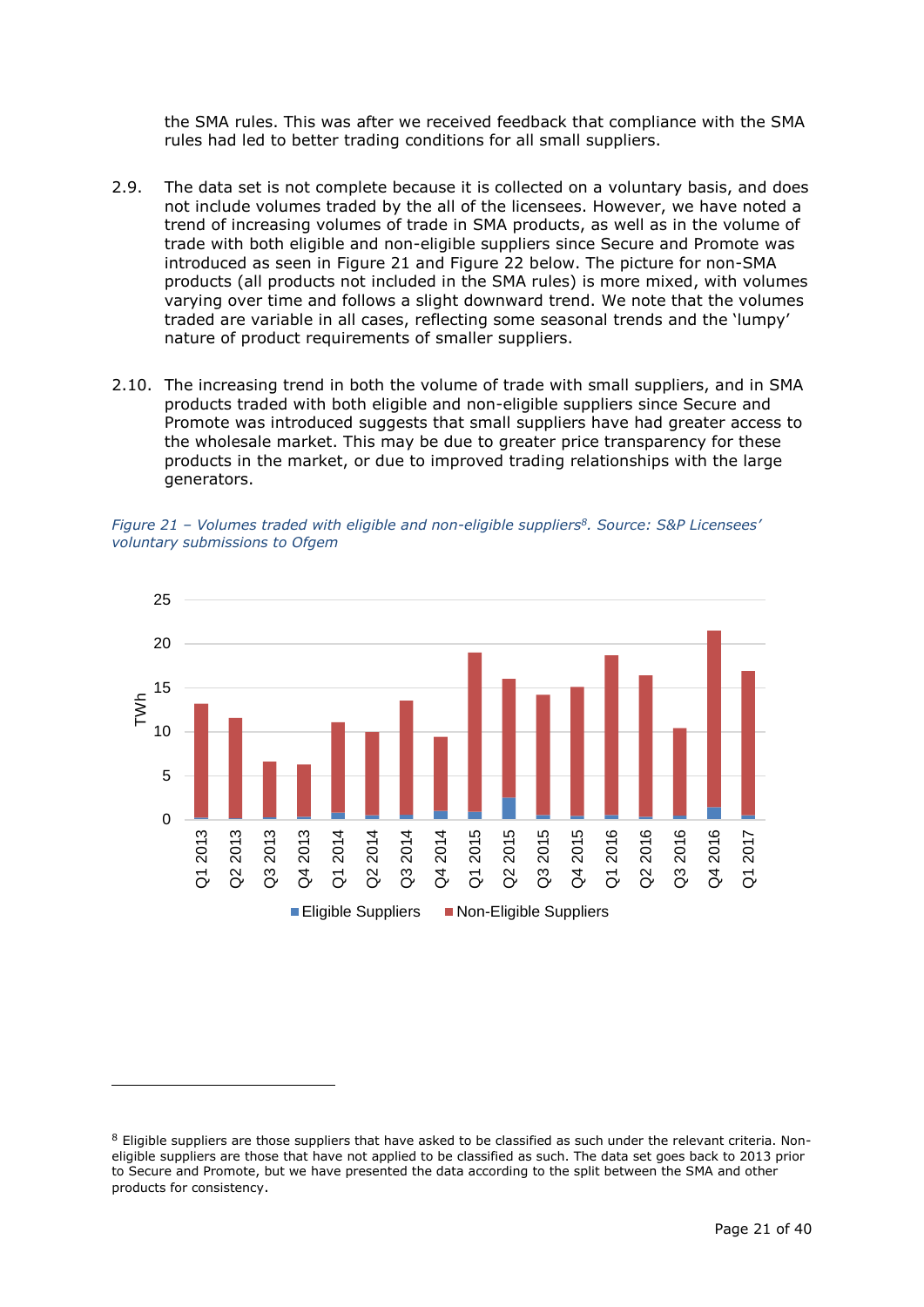

<span id="page-21-0"></span>*Figure 22 – Volumes traded in SMA and other products. Source: S&P Licensees' voluntary submissions to Ofgem*

**Question 7:** What are your views on how the SMA part of the licence condition has helped smaller suppliers to access the wholesale market?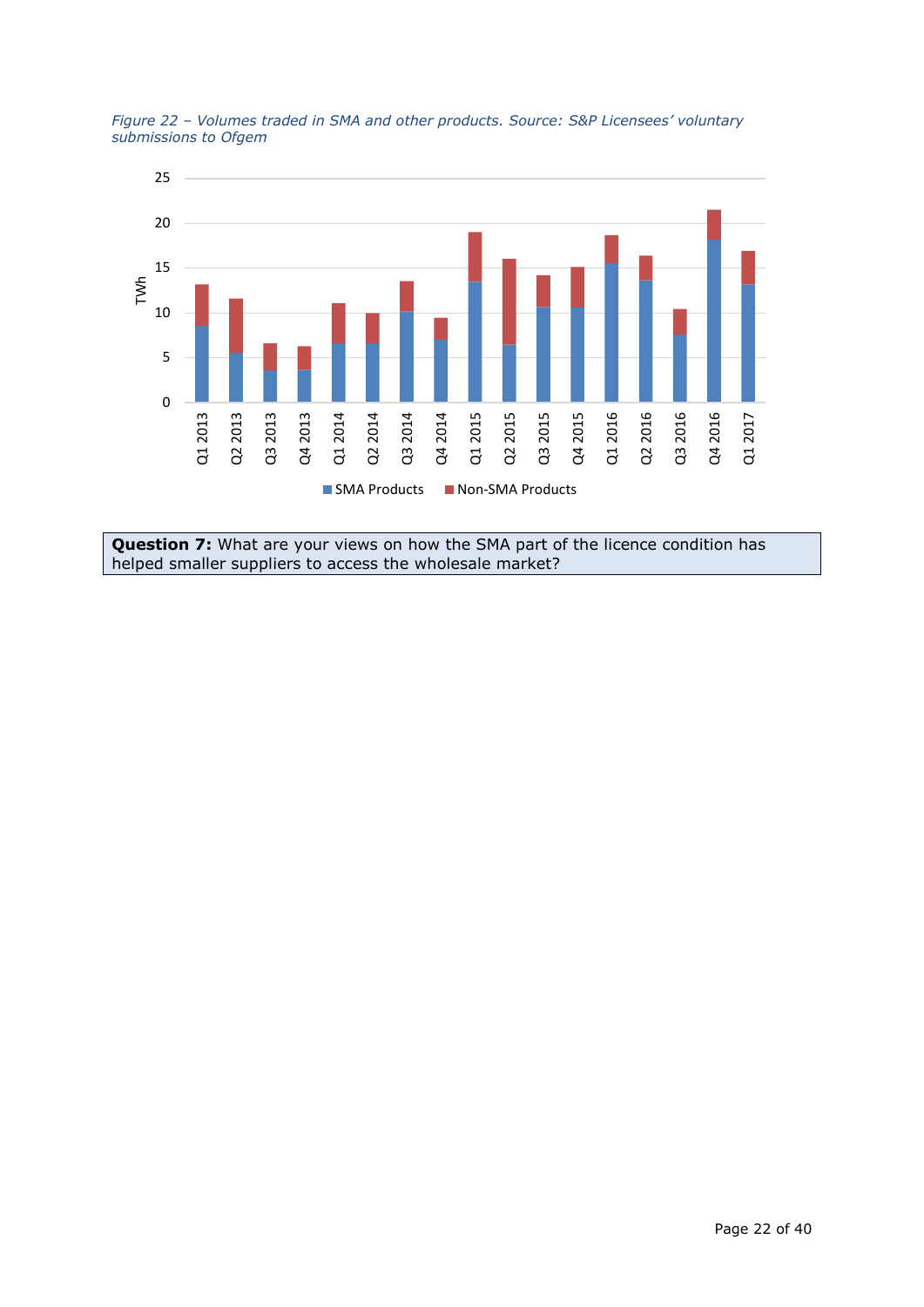# 3. Relevant other policy factors and feedback

The environment in which the industry operates potentially faces significant change over the coming years. It is in the best interests of consumers that any decision to alter or remove the Secure and Promote policy is mindful of broader trends. This section discusses some of those trends and invites comment on any other relevant issues.

## **MiFID II**

3.1. In our decision letter on the introduction of Secure and Promote we stated that we would complete any review prior to significant changes in European financial legislation, in particular the revised Market in Financial Instruments Directive (MiFID II). We noted that we would focus particularly on whether revisions to European financial legislation would be likely to create disproportionate changes to the costs faced by licensees subject to the MMO.

3.2. MiFID II is currently set to take effect from 3 January 2018. Based on the current legislation and market developments, we do not currently see that the changes are likely to create an additional burden on the market makers. However, we welcome any feedback on this point and we will retain the clause in the licence condition that allows licensees to request a further review should circumstances change.

## **Interaction with REMIT**

3.3. At the time that Secure and Promote became effective, the regulation on Wholesale Energy Market Integrity and Transparency had already been introduced into both European and domestic legislation. However, as time has passed companies have been improving their processes in order to ensure compliance with the regulations. We believe that these improved processes and better market transparency have improved market conditions for trading since 2013. Furthermore, we do not believe that there should be any contradiction between a company discharging its obligations under the MMO and compliance with REMIT. We welcome respondents' feedback on any perceived interactions between the two.

## **Cash-out reform – Electricity Balancing Significant Code Review (EBSCR)**

3.4. In November 2015, significant reforms to the cash-out mechanism were introduced through the EBSCR. Since the reforms came into effect, imbalance prices have become significantly more volatile. The graph below shows that the maximum and minimum system buy price on each day between January 2014 and April 2017. Sharper cash-out prices increase the incentive for parties to hedge appropriately and underline the importance of liquidity all along the curve.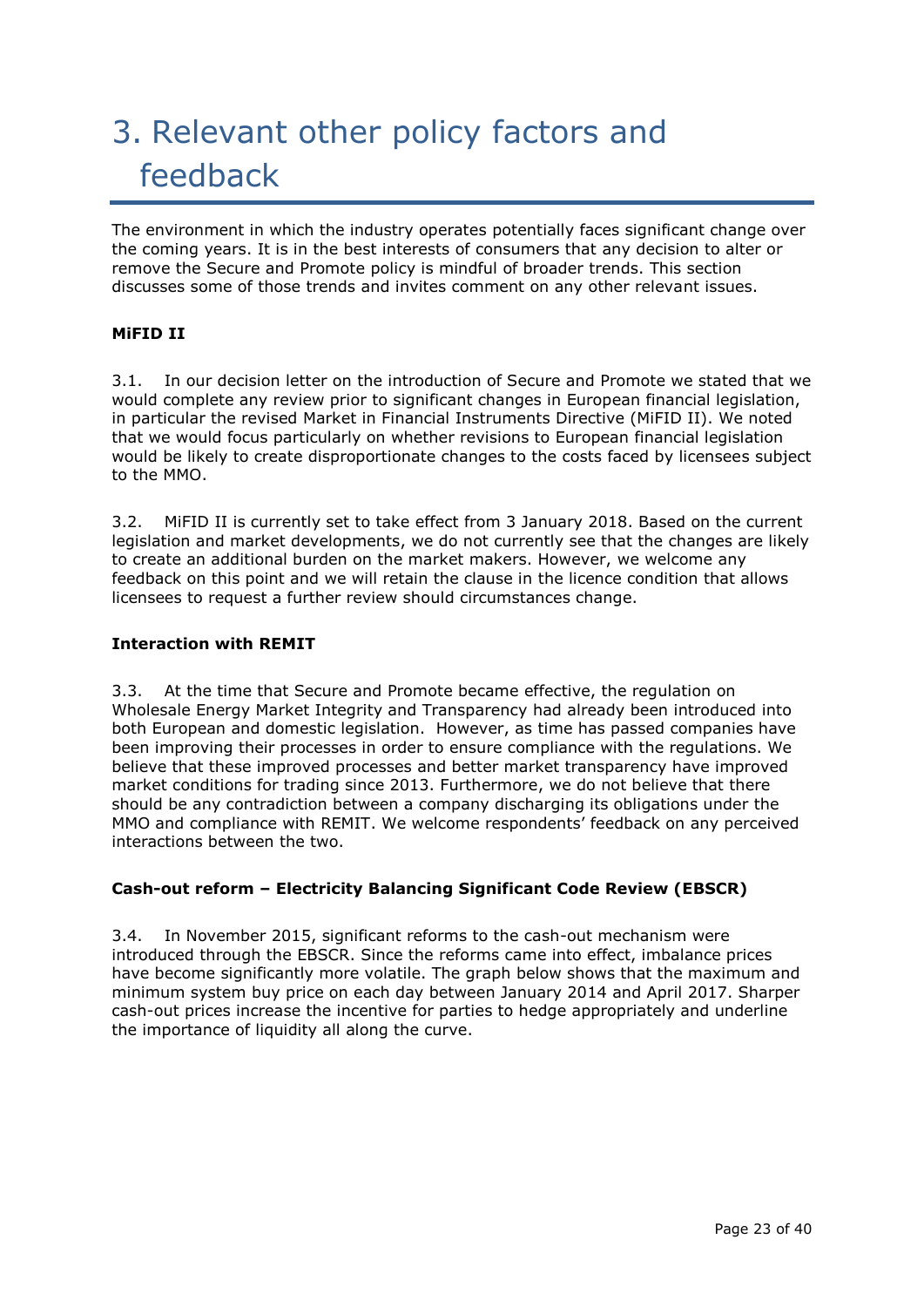

*Figure 23 – Daily minimum and maximum system buy prices, January 2014 -1 April 2017. Source: NetaReports*

**Question 8:** What in your view are the additional relevant external policy factors we should consider in our assessment of Secure and Promote?

## **Legal structure of Secure and Promote**

3.5. At the outset, we decided to implement our Secure and Promote policy through a special condition inserted into all generation licences held by certain company groups. The detail of the legal obligations is set out in the schedules to the special licence condition. A modification to those schedules need to follow the standard statutory process, including consultation phases and opportunities for appeal.

3.6. However, having the ability to adjust the obligations without licence change could be of use at times, as it would allow the obligations to adjust to changing market conditions.

**Question 9:** What are your views on amending the licence condition to allow flexibility during certain market conditions?

## **Licensee costs of complying with the Secure and Promote obligation**

3.7. When introducing the Secure and Promote policy in 2013, we estimated both the set-up and ongoing costs to licensees of discharging their obligations under the SMA and MMO components of the licence condition. Our best estimate for set-up costs at the time were £252,000 (SMA) and £300,000 (MMO) per licensee. Ongoing annual costs were predicted to be £472,000 (SMA) and £1,600,000 (MMO).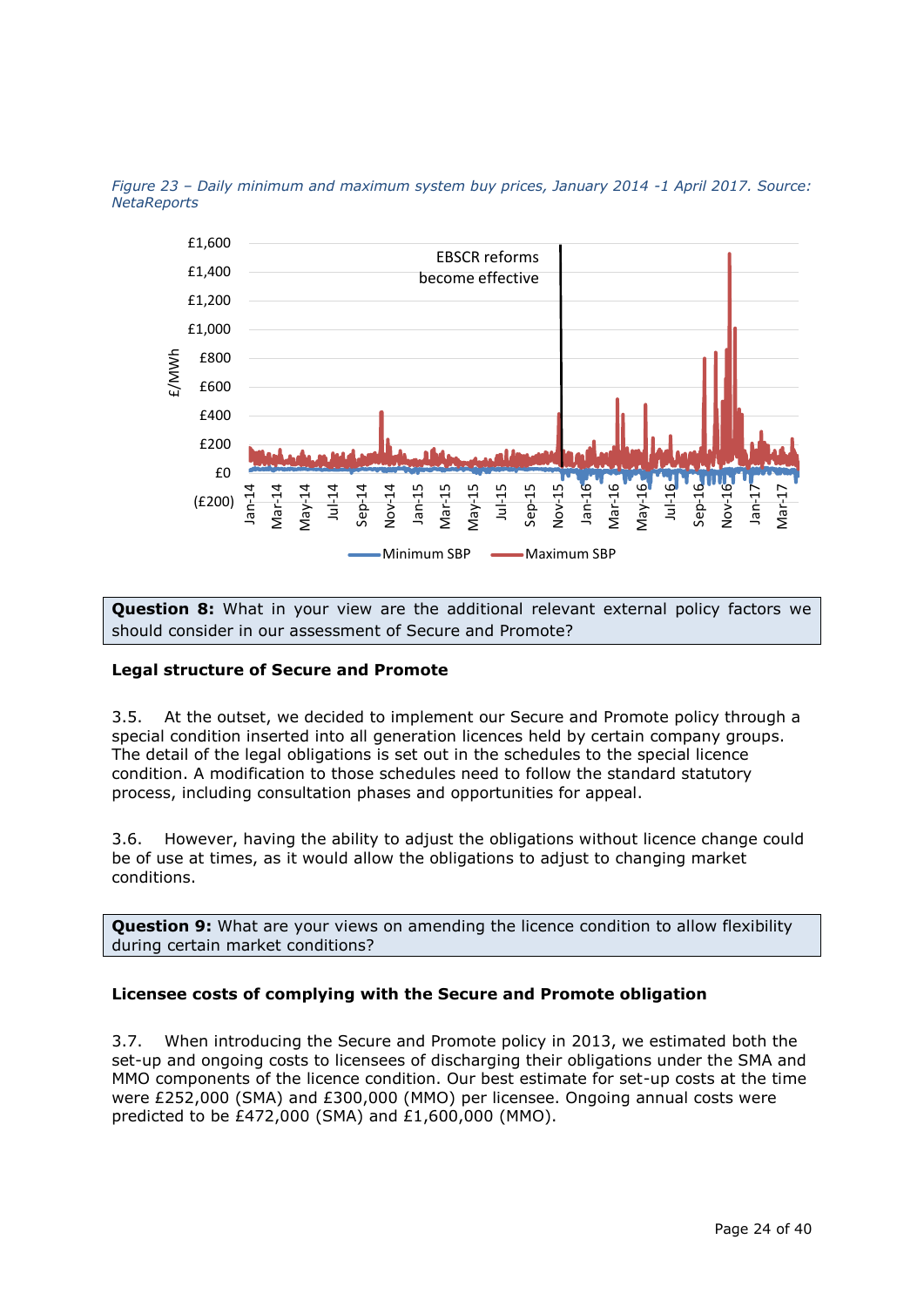3.8. Early feedback on the policy suggested that the ongoing costs were significantly below those predicted in our impact assessment. However, more recently some licensees have raised concerns about escalating costs during periods of price volatility.

**Question 10:** What are your views on the costs and benefits of complying with the policy either as an obligated licensee or as a general participant? Please provide evidence and detailed costs/ benefits per annum.

**Question 11:** How can liquidity be improved without the costs of the policy increasing significantly? Alternatively, how can costs of the policy be reduced without significantly reducing liquidity?

## **Stakeholder feedback**

-

3.9. Since the policy came into effect, we have sought feedback from stakeholders on the impact of the policy. This feedback has been summarised in our interim report on Wholesale Power Market liquidity in 2014 and in our annual liquidity reports<sup>9</sup>. In May 2017 we held a Secure and Promote workshop where a variety of stakeholders gave their views on the policy and the scope of our review.

3.10. In general, feedback from independent suppliers since implementation has been that they are finding it easier to access products for hedging because of the policy. Feedback from some smaller suppliers at the May 2017 workshop was that the MMO and SMA rules had improved liquidity, allowing them to better hedge and giving robust reference prices for the mandated products. Many independent suppliers however would also like to see greater liquidity in forward 'block' products that are more granular than peak and baseload products. Some suppliers continue to see credit and collateral arrangements as a barrier to trading. We reminded licensees of the need to offer transparent prices in our letter of 18 August  $2015^{10}$ .

3.11. Feedback from both licensees and independent suppliers on the SMA rules has been broadly supportive and we did not hear calls for any significant changes. Early feedback from small suppliers was that they had been finding it easier to access products and that the response from licensees to trading requests had improved, which indicates that the SMA rules were having a positive impact on the ability of small suppliers to trade.

3.12. We have been told by some of the licensees that the burden of compliance under SMA rules to them was not commensurate with the level of participation by eligible suppliers. Of note though is the increase in the quantity of eligible suppliers from fewer than 10 at the outset to 25 in June 2017. Some independent suppliers also believe the improved processes put in place by the licensees now means that many of the benefits of eligibility under the SMA rules can also be enjoyed by independent suppliers who are not on the official eligible suppliers list $11$ .

<sup>9</sup> These documents are referenced in 'Associated documents' at the beginning of this consultation. <sup>10</sup> Letter of August 2015: [https://www.ofgem.gov.uk/publications-and-updates/improving-transparency-](https://www.ofgem.gov.uk/publications-and-updates/improving-transparency-eligible-suppliers-prices-charged-under-secure-and-promote-supplier-market-access-rules)

[eligible-suppliers-prices-charged-under-secure-and-promote-supplier-market-access-rules](https://www.ofgem.gov.uk/publications-and-updates/improving-transparency-eligible-suppliers-prices-charged-under-secure-and-promote-supplier-market-access-rules) <sup>11</sup> The most recent list of eligible suppliers is published here: [https://www.ofgem.gov.uk/publications-and](https://www.ofgem.gov.uk/publications-and-updates/list-eligible-suppliers-supplier-market-access-rules)[updates/list-eligible-suppliers-supplier-market-access-rules](https://www.ofgem.gov.uk/publications-and-updates/list-eligible-suppliers-supplier-market-access-rules)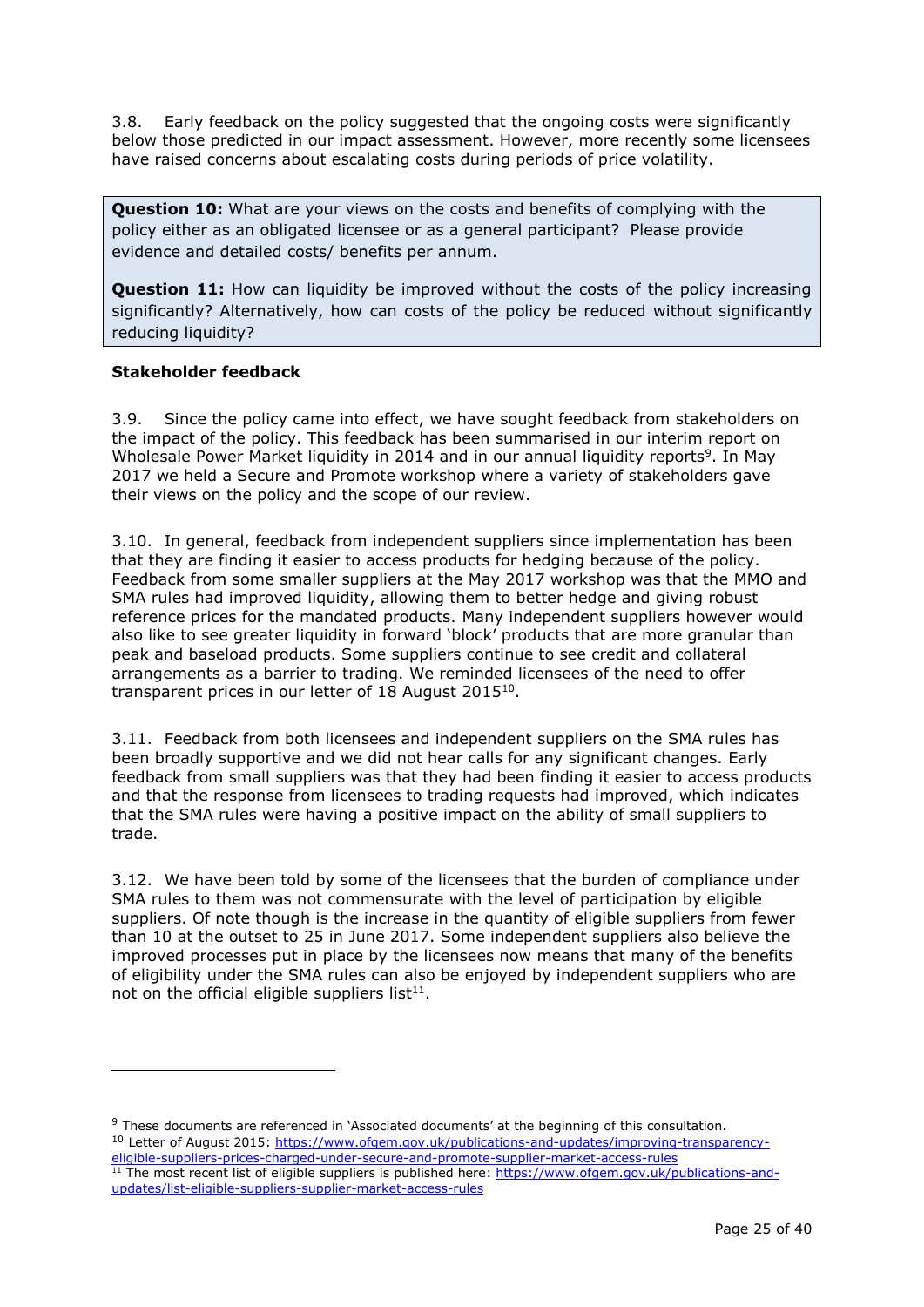3.13. In relation to the MMO, some stakeholders have raised concerns that bid-offer spreads have increased outside the market making windows. Feedback from some stakeholders has indicated that having two windows with relatively narrow spreads is beneficial to the market. They said that the strong liquidity in the windows provides wider availability of products for hedging than was the case prior to the introduction of Secure and Promote, and that the visibility of actual traded prices helps to provide a robust reference price useful to participants beyond those in the actual trades. Some stakeholders have said that two hours of strong liquidity per day is better than low liquidity all day as seen prior to Secure and Promote.

3.14. Some stakeholders however, particularly MMO licensees, have raised concerns that there has been a significant reduction in liquidity outside of those windows since the introduction of the MMO. They believe that this limits trading opportunities and may be acting as a disincentive for financial players to enter the market.

3.15. MMO licensees have also raised concerns that the required spreads for market making made the obligation difficult to manage during the market volatility seen at the end of 2016. The licence condition currently has a volume cap and fast market rule to mitigate these risks for licensees but some have fed back that these were insufficient, and that the parameters of the fast market rule and to a lesser extent, the volume cap, were set too wide and too inflexibly to limit their costs and risks as market makers. On the other hand, some independent suppliers have stated that, in the absence of the MMO, trading during these periods would have been very difficult and that prices would have been less robust without market making.

3.16. We have received relatively little feedback on near-term markets. Stakeholders have not raised issues with a lack of liquidity in near-term markets but some suppliers have said that it is now more important for them to be able to hedge further out on the curve, and with more granular products, to hedge against increased price volatility in the near-term. Some market participants have raised some doubts about the usefulness of gross bidding on the day-ahead auctions.

**Question 12:** Is there any other relevant stakeholder feedback we haven't captured that we should consider?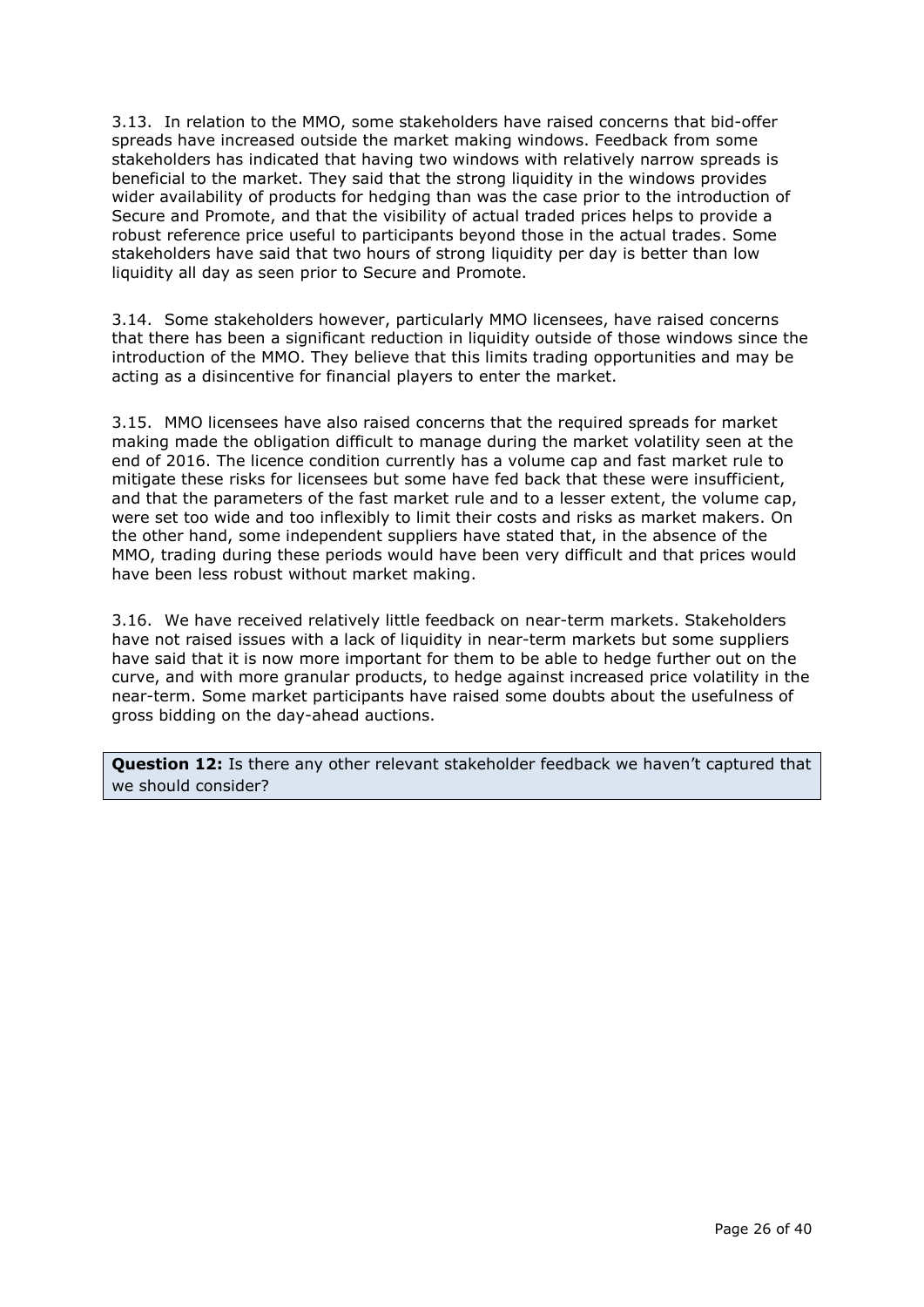## Next steps

## **Replying to this consultation**

We are consulting on Secure and Promote for 8 weeks. We welcome your views. A list of the consultation questions contained in this document are in Appendix 1. Please respond as fully as you can and include evidence where possible. Please send your responses to the consultation questions by **5pm on 19 September 2017** (electronic preferred).

Send responses to: Matthew Gardner/Hannah Hopper Market Intelligence and Oversight Energy Systems, Ofgem 9 Millbank London SW1P 3GE Email: [wholesalemarketoperation@ofgem.gov.uk](mailto:wholesalemarketoperation@ofgem.gov.uk)

### **Confidentiality**

Unless marked confidential, all responses will be published by placing them in Ofgem's library and on its website [\(www.ofgem.gov.uk\)](http://www.ofgem.gov.uk/). Respondents may request that their response is kept confidential. Ofgem shall respect this request, subject to any obligations to disclose information, for example, under the Freedom of Information Act 2000 or the Environmental Information Regulations 2004.

Respondents who wish to have their responses remain confidential should clearly mark the document/s to that effect and include the reasons for confidentiality. Respondents are asked to put any confidential material in the appendices to their responses.

If the information you give in your response contains personal data under the Data Protection Act 1998, the Gas and Electricity Markets Authority will be the data controller. Ofgem uses the information in responses in performing its statutory functions and in accordance with section 105 of the Utilities Act 2000.

### **Annual Report**

In light of this consultation we are not publishing an annual report for 2017. This is because the content would duplicate that contained within this consultation.

### **General feedback**

We believe that consultation is at the heart of good policy development. We are keen to hear your comments about how we have conducted this consultation. We would like to get your answers to these questions:

- 1. Do you have any comments about the overall process of this consultation?
- 2. Do you have any comments about its tone, content or clarity?
- 3. Do you have any further comments?

Please send your comments to [stakeholders@ofgem.gov.uk.](mailto:stakeholders@ofgem.gov.uk)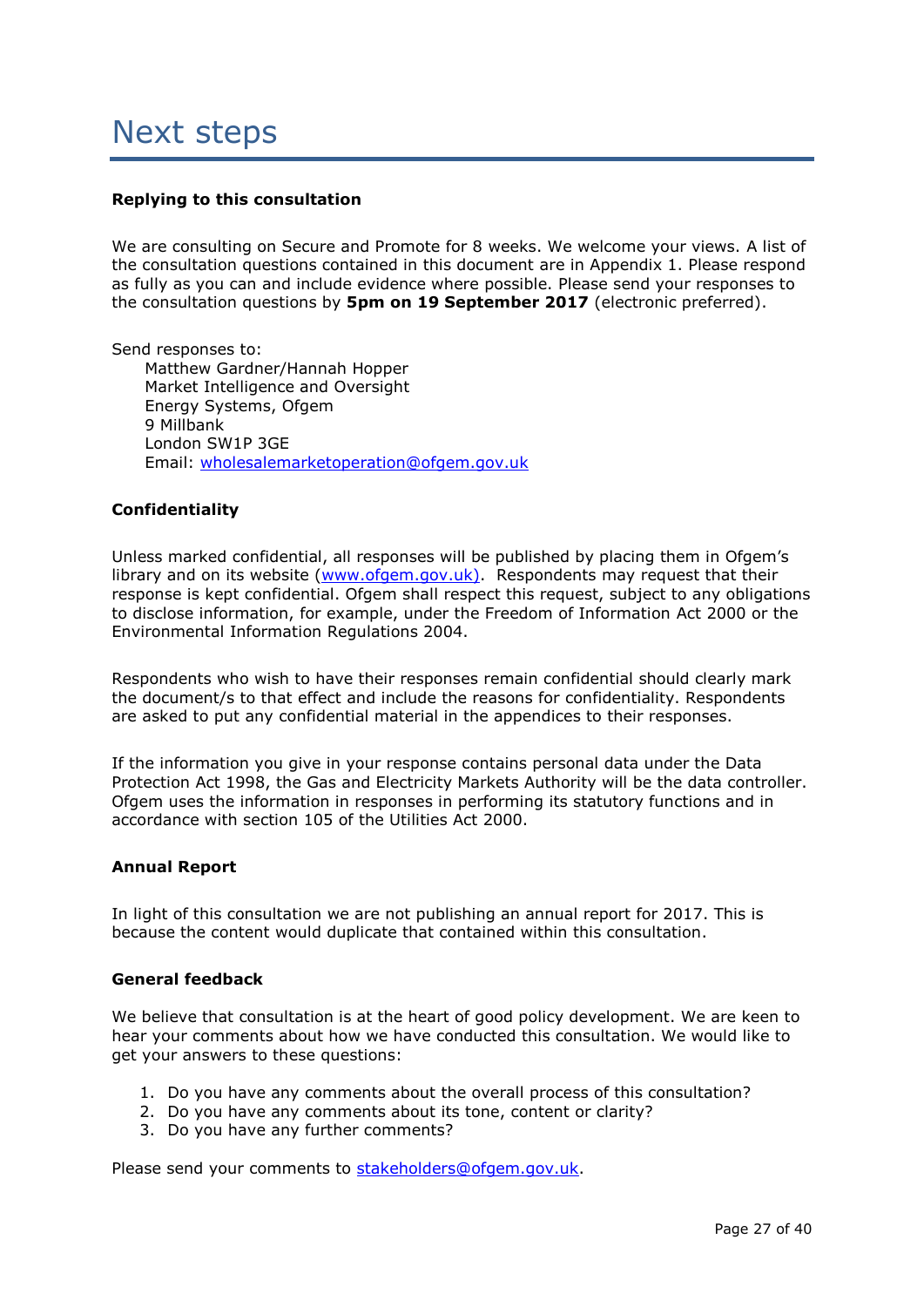## Appendix 1 – Consultation questions

#### **For all questions please include reasoning and evidence in your answers.**

**Question 1:** Please comment on whether you think prices for forward delivery are robust. Please refer to prices in and out of the market making windows and comment on the current mandated bid-offer spreads.

**Question 2:** Please comment on whether the windows promote greater availability of products needed to hedge. Please provide evidence you may have on the availability of products outside the windows.

**Question 3:** What are your views on how liquid the near-term market is? Please refer to any factors that you consider have contributed to the liquidity of the near-term market.

**Question 4:** What are your views on our high-level analysis of the state of liquidity? Are there any factors not identified that we need to consider to assess liquidity or Secure and Promote? Please provide quantitative or qualitative evidence where relevant.

**Question 5:** What are your views on the impact of the market making obligation on liquidity in different market conditions, including in benign times and in times of price volatility?

**Question 6:** What are your views on the fast market and volume cap rules, in particular on reducing risk for licensees when needed?

**Question 7:** What are your views on how the SMA part of the licence condition has helped smaller suppliers to access the wholesale market?

**Question 8:** What in your view are the additional relevant external policy factors we should consider in our assessment of Secure and Promote?

**Question 9:** What are your views on amending the licence condition to allow flexibility during certain market conditions?

**Question 10:** What are your views on the costs and benefits of complying with the policy either as an obligated licensee or as a general participant? Please provide evidence and detailed costs/ benefits per annum.

**Question 11:** How can liquidity be improved without the costs of the policy increasing significantly? Alternatively, how can costs of the policy be reduced without significantly reducing liquidity?

**Question 12:** Is there any other relevant stakeholder feedback we haven't captured that we should consider?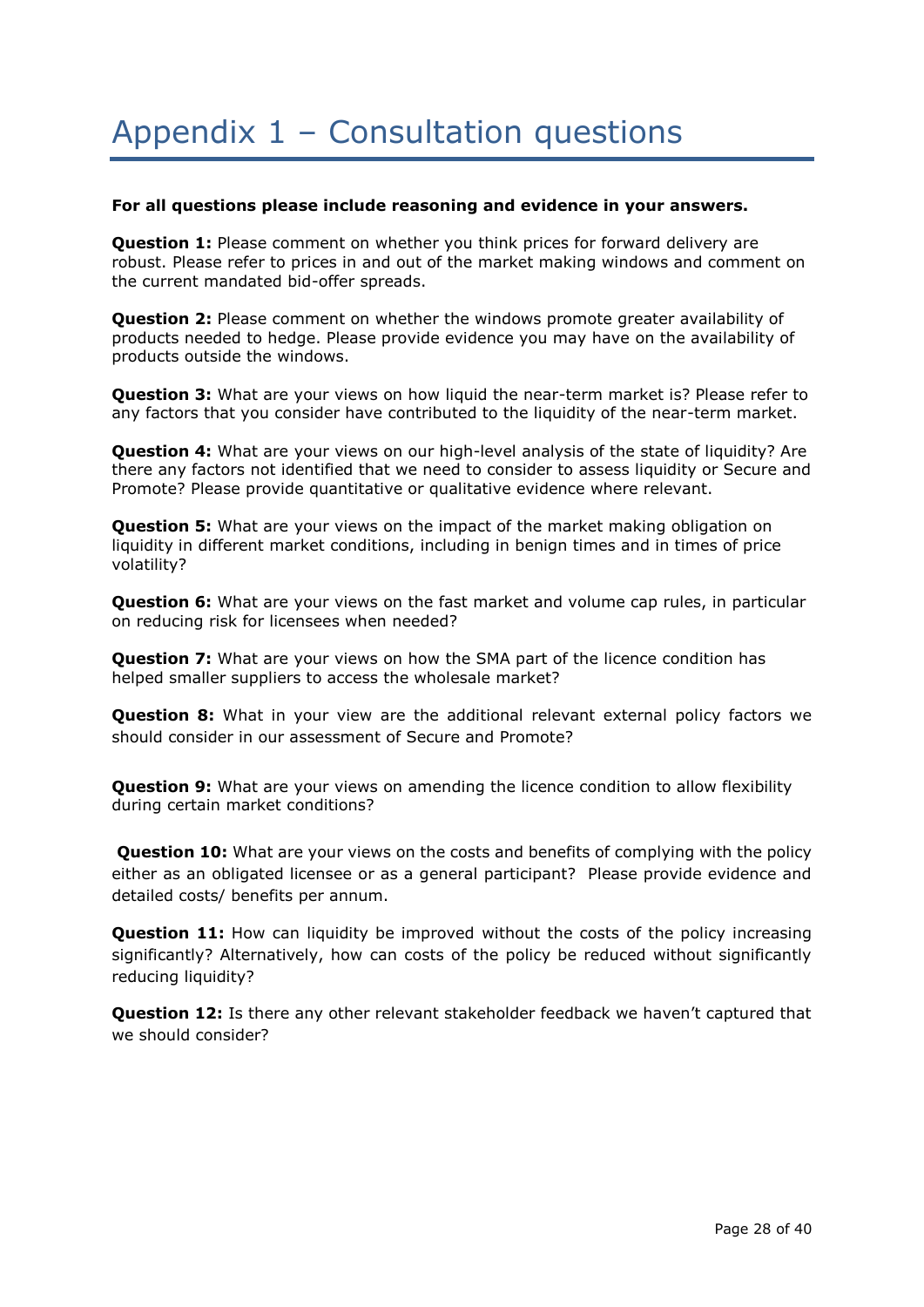## **Special Condition AA: Liquidity in the Wholesale Electricity Market**

- AA.1 Paragraphs AA.2 to AA.6 shall cease to have effect in this licence on such date as the Authority may specify in a direction given to the licensee or to all Relevant Licensees.
- AA.2 The licensee shall with effect from such date or dates as the Authority may specify in a direction given to the Licensee:
	- (a) comply with the requirements in Schedule A to this condition;
	- (b) subject to paragraph AA.3, comply with the requirements in Schedule B to this condition; and
	- (c) report, in accordance with the requirements in Schedule C to this condition, to the Authority in respect of its compliance with Schedule A and (subject to paragraph AA.3) Schedule B and in respect of the other matters specified in Schedule C.
- AA.3 If, at the time at which the Licence was modified to include this condition AA, the Authority gave notice to the licensee that this paragraph AA.3 shall apply in the Licence, a direction to comply with the requirements in Schedule B shall not be given without the consent of the licensee.
- AA.4 The licensee shall be taken to have complied with AA.2 if it or any of its affiliates (whether or not a Relevant Licensee) has complied with the relevant obligations in AA.2.
- AA.5 For the purposes of this condition the "**relevant objective**" is facilitating competition in the generation and supply of electricity, by promoting:
	- (a) the availability in the market of Products which enable persons that supply electricity to hedge their positions into the longer term;
	- (b) the availability of robust reference prices for Products for delivery in the longer term with a view to the development of liquidity in the market.
- AA.6 For the purposes of this condition:

| "Product"           | in paragraph AA.5(a) has the meaning given<br>in Schedule A and in paragraph AA.5(b) has<br>the meaning given in Schedule B; |
|---------------------|------------------------------------------------------------------------------------------------------------------------------|
| "Relevant Licensee" | means the holder of a generation licence<br>which includes this condition;                                                   |
| "market"            | means the wholesale electricity market in<br>Great Britain;                                                                  |
| "Business Day"      | means a Business Day as defined in the<br>Balancing and Settlement Code.                                                     |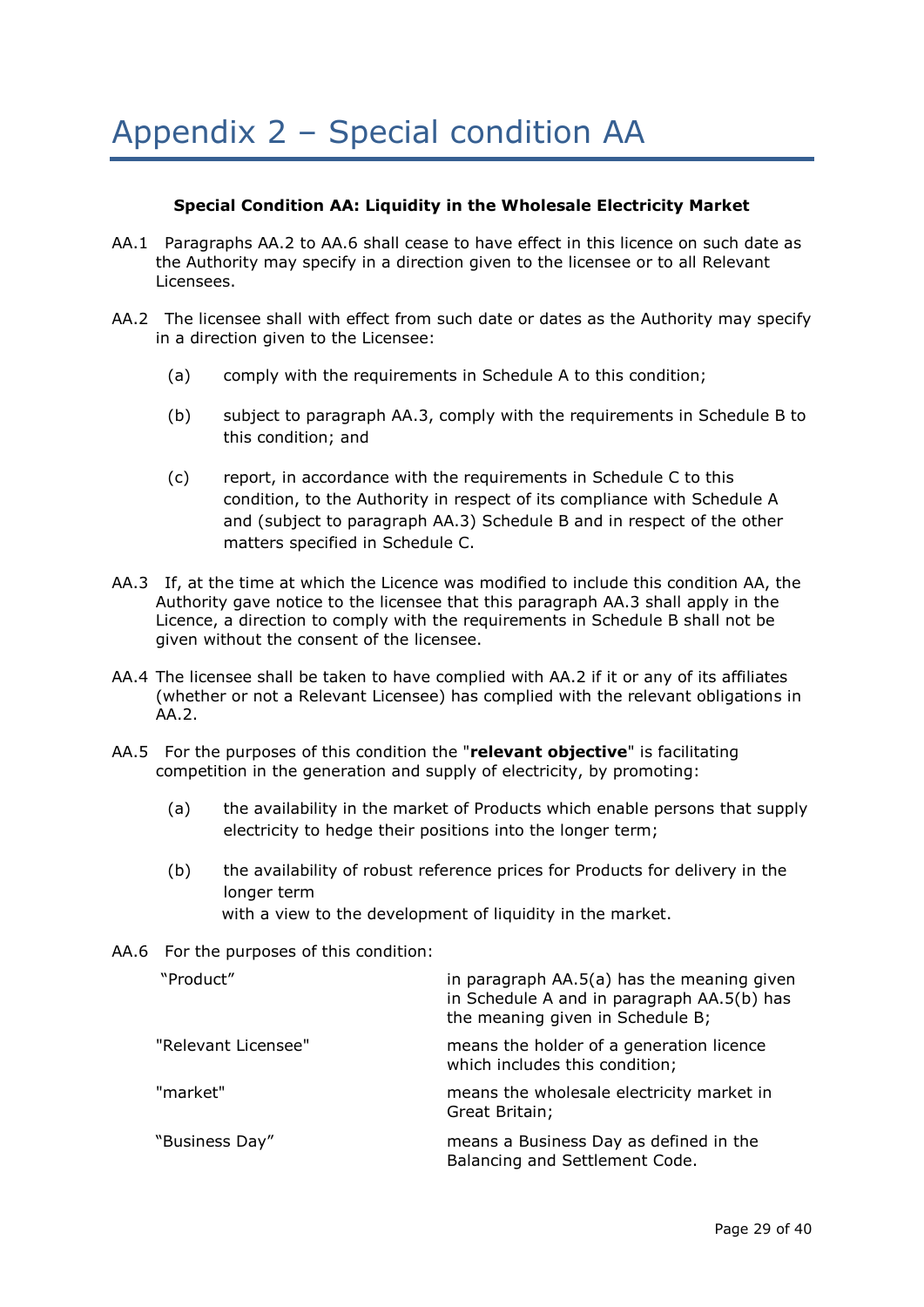## **LIQUIDITY LICENCE CONDITION SCHEDULE A**

1. The requirements in this Schedule apply with a view to the achievement of the relevant objective in paragraph AA.5(a) of this condition.

## **Request for Trading Agreement**

- 2. The licensee must acknowledge receipt of a written request for a Trading Agreement (a **Request**) from an Eligible Supplier within 2 Business Days after receipt.
- 3. The licensee must send a written response to the Eligible Supplier within 20 Business Days of receipt of a Request. Where a Request is incomplete, the licensee must specify what information is required for the purposes of completing the Request. The number of Business Days taken by the Eligible Supplier to complete an incomplete Request will not count towards the 20 Business Day limit.
- 4. The written response must include:
	- i. an offer to enter into a Trading Agreement which shall include all the terms and conditions of such agreement; or
	- ii. an explanation of the reasons why the licensee has determined that it is unable to offer a Trading Agreement to the Eligible Supplier.
- 5. The licensee shall take all reasonable steps to ensure that any subsequent negotiations on the Trading Agreement with the Eligible Supplier proceed in a timely manner. Where the licensee and the Eligible Supplier fail to reach an agreement within 40 Business Days from the date of the licensee's written response, the licensee shall, within 5 Business Days after that, write to the Eligible Supplier summarising any unresolved or disputed matters and offering a meeting within 20 Business Days from the date of writing.
- 6. The licensee must continue to negotiate with the Eligible Supplier until the Eligible Supplier and the licensee agree that negotiations should no longer continue.
- 7. The licensee shall retain all information, data, correspondence and the Credit Transparency Form with regards to any Request for a Trading Agreement for three years from the date of the Request for a Trading Agreement.

### **Credit terms and Collateral arrangements**

- 8. The licensee's offer under paragraph 4(i) must include credit terms and collateral arrangements that are consistent with paragraph 9.
- 9. The credit terms and collateral arrangements offered by the licensee must be a reasonable reflection of the risks of trading with the Eligible Supplier. For this purpose, the licensee must :
	- i. assess the credit worthiness of the Eligible Supplier by reference to a range of relevant information, including information submitted by the Eligible Supplier;
	- ii. follow an established process for assessing credit worthiness;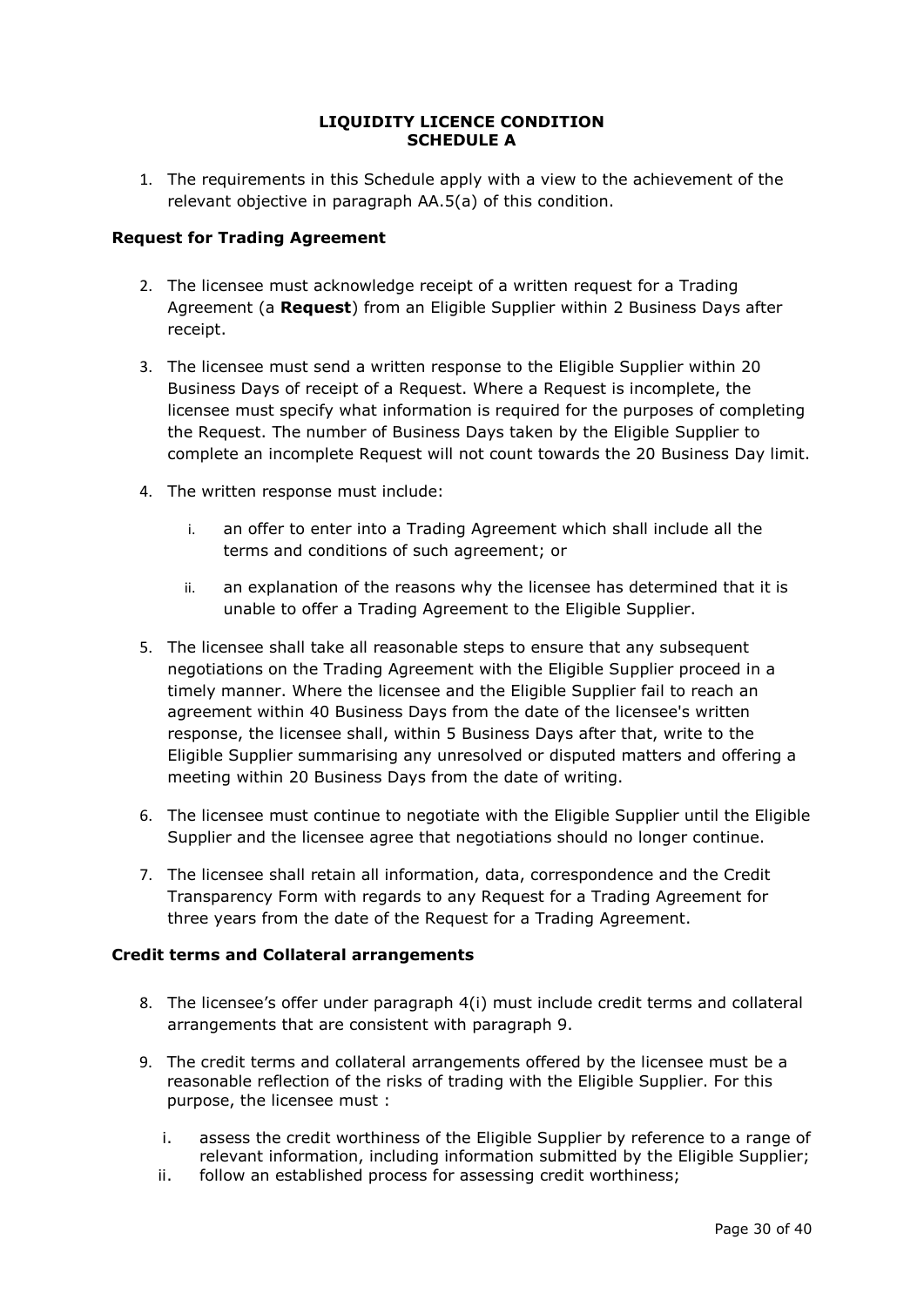- iii. consider, and where appropriate, discuss a range of credit options with the Eligible Supplier; and
- iv. ensure that the credit terms and collateral arrangements offered reflect the outcome of the assessment, consideration and discussion under paragraphs i. to iii.
- 10. The licensee must complete and submit to the Eligible Supplier with its offer under paragraph 4(i) a Credit Transparency Form setting out the basis for its credit decision.

## **Named Contact**

11. The licensee shall provide on its website:

- i. a named contact or contacts for the purposes of making a Request for a Trading Agreement; and
- ii. a list or description of all the information required from an Eligible Supplier to enable the licensee to make an offer under paragraph 4(i).

## **Request to trade in Products**

- 12. Subject to paragraph 15, where a Trading Agreement is in force between a licensee and an Eligible Supplier, the licensee must provide a quote in response to a qualifying request to trade:
	- a. received on a Business Day before 2.00 pm, within 3 hours after receipt;
	- b. received on a Business Day after 2.00 pm, or on a day which is not a Business Day, by 11.00am on the next Business Day.

A qualifying request to trade is a request from an Eligible Supplier to buy or sell any Product in a volume of 0.5 MW or any integral multiple thereof not exceeding 10 MW.

- 13. The licensee's quote shall stipulate the period within which it may be accepted, which shall be a reasonable period based on the licensee's view of prevailing market conditions.
- 14. If the Eligible Supplier accepts the quote within the period stipulated, the licensee shall enter into a transaction with the Eligible Supplier under the Trading Agreement on the basis of the accepted quote.
- 15. If at any time the volume of the transactions in respect of Products (in aggregate, and counting transactions both to buy and to sell) entered into in a Trading Year, between (i) the licensee and its affiliates and (ii) an Eligible Supplier and its affiliates, exceeds 0.5 TWh, the licensee shall not be required to enter into further transactions in that Trading Year with that Eligible Supplier.

### **Pricing**

- 16. The licensee's quote must be as good as the best price that is available to the licensee in the market for the relevant Product at the relevant time; provided that the quote may include (but where included, must itemise separately):
	- a. an objectively justifiable risk premium to reflect the risk to the licensee of trading in volumes smaller than those available to the licensee in the market; and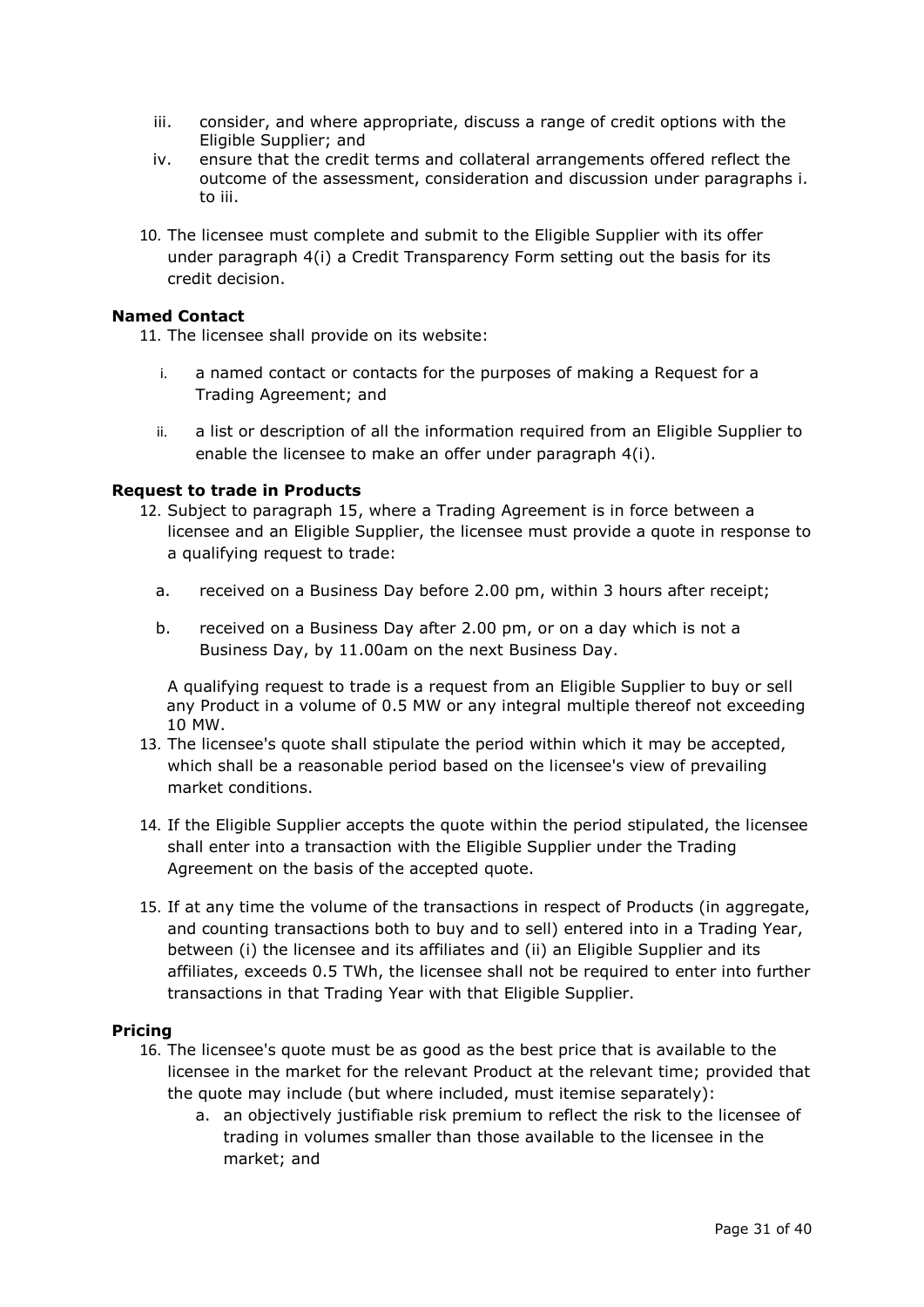b. at cost any wholesale market trading fees incurred by the licensee in trading the relevant Product.

The licensee may not include any administrative charge or any other internal costs incurred as a result of trading with the Eligible Supplier.

- 17. For the purposes of this Schedule A:
	- (1) "**Credit Transparency Form**" means a form prepared (and as may from time to time be amended) and published by the Authority.
	- (2) The holder of an electricity supply licence is an "**Eligible Supplier**" where the holder is included in the prevailing list of eligible suppliers published by the Authority for the purposes of this condition.
	- (3) "**Products**" means the products in the table below (where product means a traded electricity product for delivery in Great Britain, including a product settled financially), and "**Product**" means any of such Products:

| <b>Baseload</b> | $Week+1$     |
|-----------------|--------------|
|                 | Month $+1$   |
|                 | Month $+2$   |
|                 | Quarter $+1$ |
|                 | Season $+1$  |
|                 | Season $+2$  |
|                 | Season $+3$  |
|                 | Season $+4$  |
| Peak            | $Week+1$     |
|                 | Month $+1$   |
|                 | Month $+2$   |
|                 | Quarter $+1$ |
|                 | Season $+1$  |
|                 | Season $+2$  |
|                 | Season $+3$  |

In the table above, Peak, Baseload, Week, Month, Quarter and Season have their generally accepted meanings as applicable in the market at the relevant time.

- (4) "**Trading Agreement**" means a master agreement for trading electricity.
- (5) "**Trading Year**" in relation to an Eligible Supplier means a period of 12 months beginning on the date with effect from which such Eligible Supplier is included in the list referred to in paragraph 17(2).

### **LIQUIDITY LICENCE CONDITION SCHEDULE B**

1. The requirements in this Schedule apply with a view to the achievement of the relevant objective in paragraph AA.5(b) of this condition.

## **Posting prices**

- 2. Subject to paragraphs 7 and 10, the licensee shall simultaneously offer to buy and sell each of the Products, by posting on a qualifying platform in accordance with paragraph 5, at times which comply with the requirements of paragraph 6, bid and offer prices which comply with the applicable requirements of paragraph 8, for volumes of such Product which comply with the requirements of paragraph 9.
- 3. The licensee's bids and offers for a Product at any particular time must be posted on the same qualifying platform; but the licensee may post bids and offers for different Products, or (subject to paragraph 6) for the same Product at different times, on different qualifying platforms.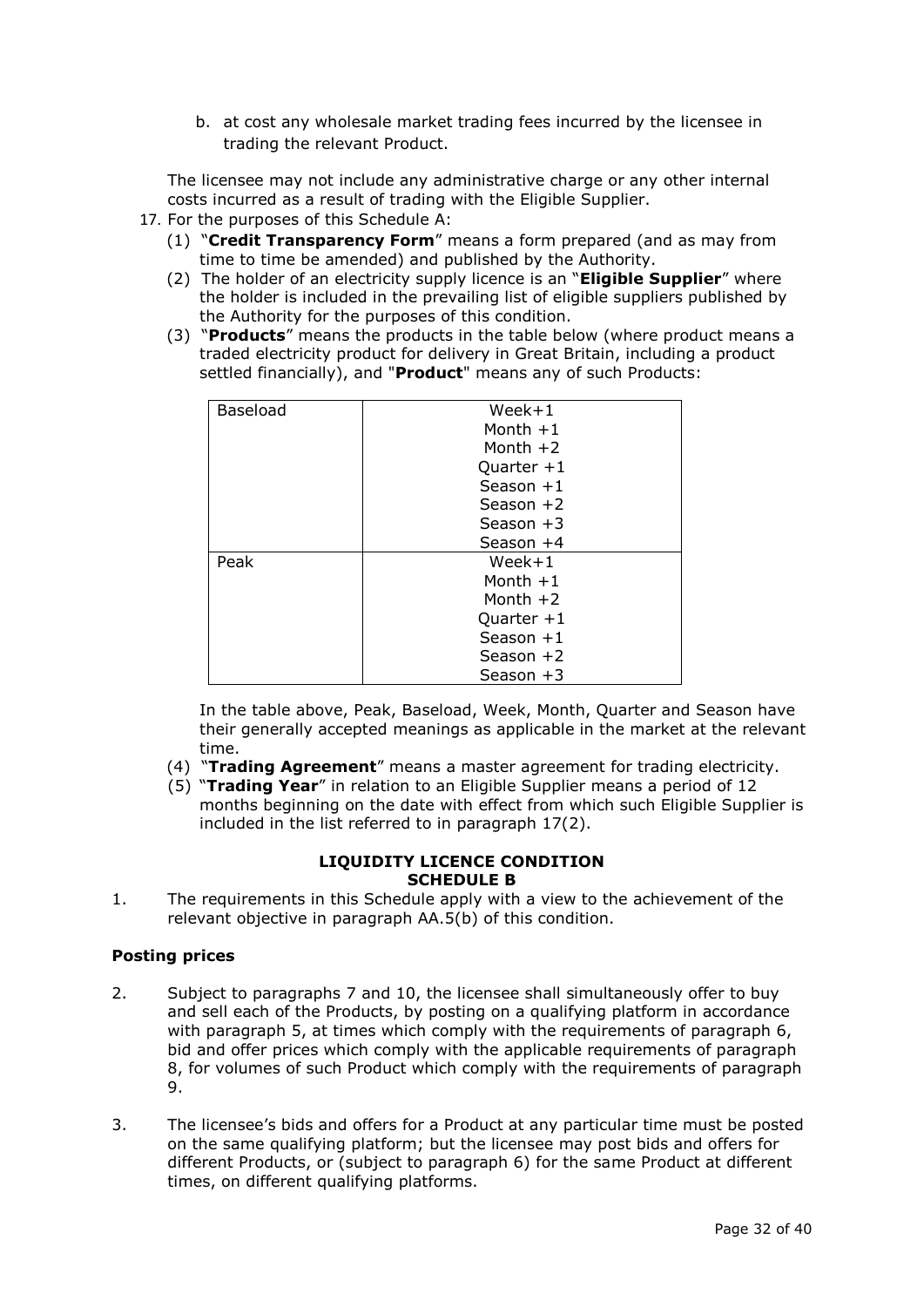## **Nominee to discharge requirements**

4. (a) Subject to paragraph 4(b), the licensee may nominate a Nominee in relation to any period (comprising a whole number of months) and any Product(s), in which case the licensee shall be treated as satisfying such requirements if the requirements are satisfied by the Nominee but not otherwise.

(b) The licensee may not nominate a person as Nominee in relation to a month if that person is also nominated as Nominee in relation to that month:

- (i) by two or more other Relevant Licensees, who are not affiliates of each other or the licensee or
- (ii) if the Nominee is itself a Relevant Licensee or an affiliate of a Relevant Licensee, by one or more other Relevant Licensees who are not affiliates of the Nominee or the licensee.

## **Qualifying platforms**

- 5. In relation to the licensee, a qualifying platform is a trading platform in relation to which the following conditions are satisfied at all relevant times:
	- (a) one or more of the Products may be bought and sold on the platform;
	- (b) the platform must be operationally independent from the licensee;
	- (c) the licensee (or its Nominee if nominated) must at all times have arrangements in place to trade the relevant Product(s) on the platform with at least 5 other persons who are not affiliates of the licensee (nor of the Nominee, if nominated);
	- (d) the licensee must have a reasonable expectation that the relevant Product(s) will be traded on the platform; and
	- (e) the operator of the platform must provide trading data relating to the licensee (or Nominee) to the Authority when requested for the purpose of monitoring the licensee's compliance with this Schedule B.

### **Availability of prices**

6. (a) Bids and offers for each Product must be posted on a qualifying platform at all times

(subject to paragraph (b)) in the periods of 60 minutes (each a "trading window") starting respectively at 10.30 hours and 15.30 hours every Business Day, with the exception of the trading window which starts at 15.30 hours of the preceding business day to 25 December and 1 January.

(b) Where a bid or offer posted by the licensee for a particular Product is accepted, the licensee must post a new bid and offer for the Product within five minutes after the acceptance of the first bid or offer.

## **Suspension of obligation**

7. (a) If, at any time in a trading window, a Product has been traded (on any qualifying

platform) at a price which is more than 1.04 or less than 0.96 times the price at which the Product was first so traded within that trading window,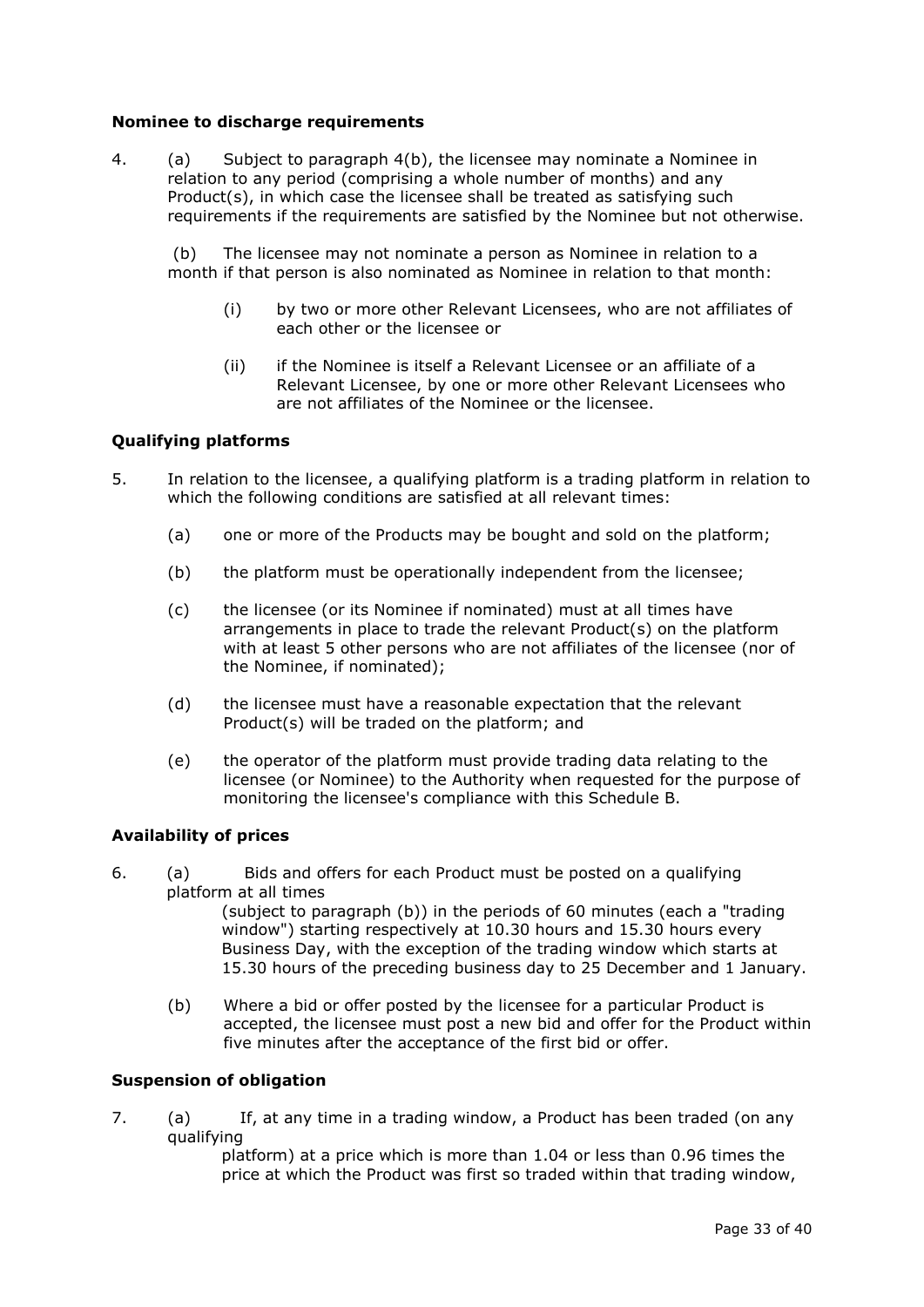the licensee may decide to cease posting bids and offers for that Product (as required by this Schedule B) for the remainder of that trading window. Such trades may have been made by the same or different persons and on the same or different qualifying platforms.

- (b) Where the licensee decides to cease posting bids and offers for a Product (as required by this Schedule B) in a trading window under paragraph 7(a), it must:
	- (i) record such decision at the time it is taken, together with details of the trades referred to in that paragraph; and
	- (ii) report the time and date at which it ceased to post bids and offers for such Product (as required by this Schedule B) in its quarterly report to the Authority.
- (c) The licensee's duty to post bids and offers for the relevant Product (as required by this Schedule B) resumes at the next trading window.

## **Limits on difference between bid and offer prices**

- 8. The difference between the bid and offer prices at any time for each Product, expressed as a percentage of the bid price, may not exceed
	- (i) for the first three months from the date specified in the Authority's direction under paragraph AA.2(b) of this condition, the percentage in Table 1 below; and
	- (ii) thereafter, the percentage in Table 2 below:

| Table 1 |  |
|---------|--|
|---------|--|

|            | Baseload | Peak |
|------------|----------|------|
| $Month+1$  | 0.7%     | 0.9% |
| Month+2    | 0.7%     | 0.9% |
| Quarter+1  | 0.7%     | 0.9% |
| Season+1   | 0.7%     | 0.9% |
| Season+2   | 0.7%     | 0.9% |
| $Season+3$ | 0.8%     | 1.2% |
| $Searon+4$ | 0.8%     | N/A  |

## *Table 2*

|            | Baseload | Peak  |
|------------|----------|-------|
| $Month+1$  | 0.5%     | 0.7%  |
| Month+2    | 0.5%     | 0.7%  |
| Quarter+1  | 0.5%     | 0.7%  |
| Season+1   | 0.5%     | 0.7%  |
| Season+2   | 0.5%     | 0.7%  |
| $Season+3$ | 0.6%     | $1\%$ |
| Season+4   | 0.6%     | N/A   |

## **Trade volumes**

9. The volumes of each Product for which bid and offer prices must be posted are: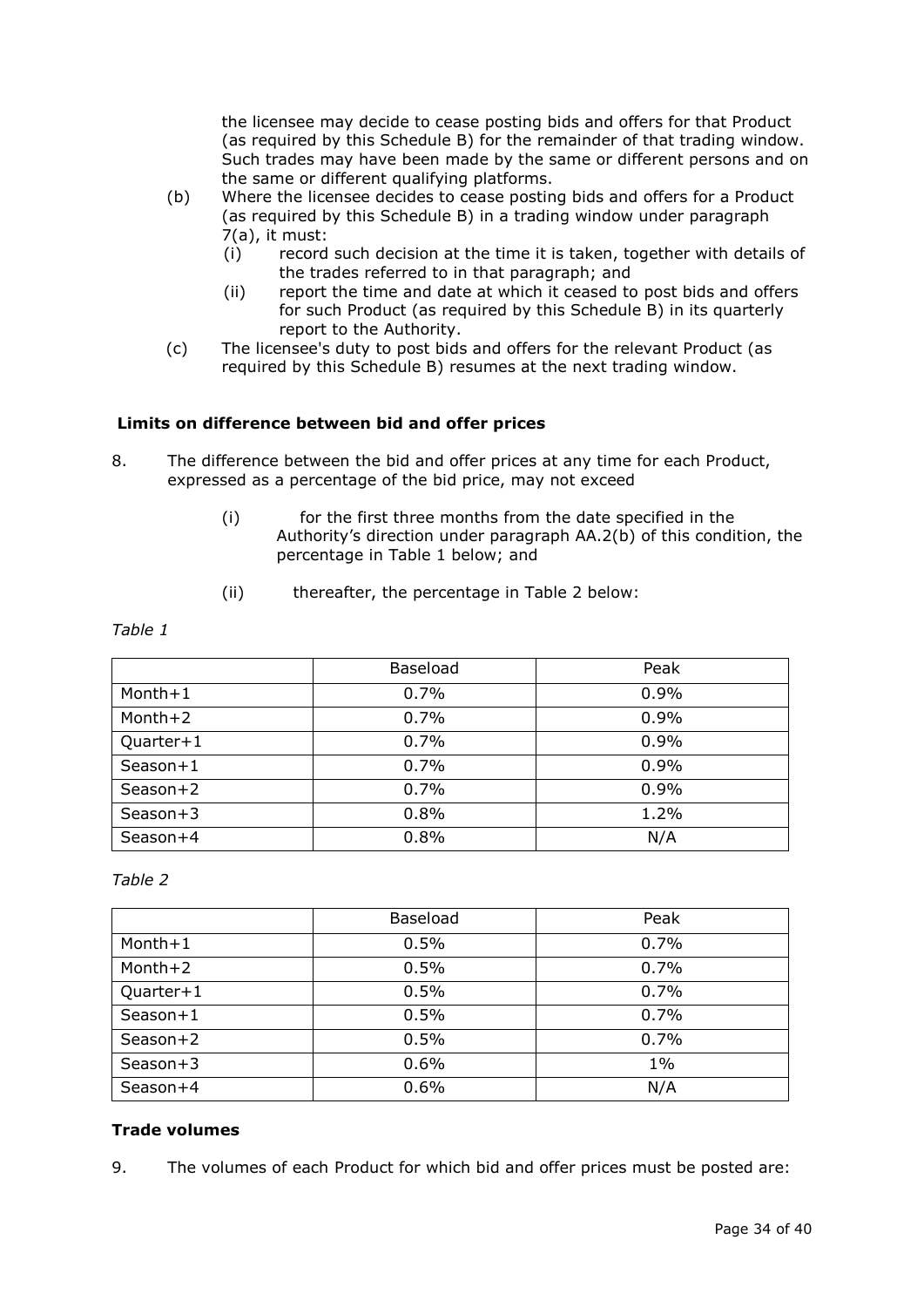- (a) subject to paragraph (b), 5MW and 10MW;
- (b) if the licensee has nominated as Nominee a person who or whose affiliate is itself a Relevant Licensee or is appointed as Nominee by another Relevant Licensee, 5MW, 10MW, 15MW and 20MW.

## **Volume Cap**

10. (a) If at any time in a trading window the difference between the licensee's traded bid

volume and traded offer volume in respect of a Product equals or exceeds 30MW, the licensee may decide to cease posting bids and offers for that Product (as required by this Schedule B) for the remainder of that trading window.

- (b) For the purposes of paragraph (a):
	- (i) the traded bid volume and traded offer volume in a trading window are the total volumes of a Product for which the licensee's offers respectively to buy and to sell, on any one or more qualifying platforms, have been accepted in the trading window;
	- (ii) where the volume for which an offer to buy or sell is accepted exceeds the maximum required volume under paragraph 9, the volume in excess of such maximum will not be counted towards the total traded bid volume or traded offer volume.

### **European Financial Regulation**

- 11. Where the licensee considers that any amendment or replacement of MiFID or EMIR may materially and adversely affect the ability of the licensee to comply with this Schedule B, the licensee may submit to the Authority a request (which for the avoidance of doubt shall not bind the Authority) to undertake a review of the provisions of Schedule B.
- 12. For the purposes of this Schedule B:

**"EMIR"** means Regulation 648/2012/EU on OTC derivatives, central counterparties and trade repositories.

**"MiFID"** means the Markets in Financial Instruments Directive 2004/39/EC.

"**Products**" means the products in the table below (where product means a traded electricity product for delivery in Great Britain, including a product settled financially), and "**Product**" means any of such Products:

| Baseload | Month $+1$   |
|----------|--------------|
|          | Month $+2$   |
|          | Quarter $+1$ |
|          | Season $+1$  |
|          | Season $+2$  |
|          | Season $+3$  |
|          | Season $+4$  |
| Peak     | Month $+1$   |
|          | Month $+2$   |
|          | Quarter $+1$ |
|          | Season +1    |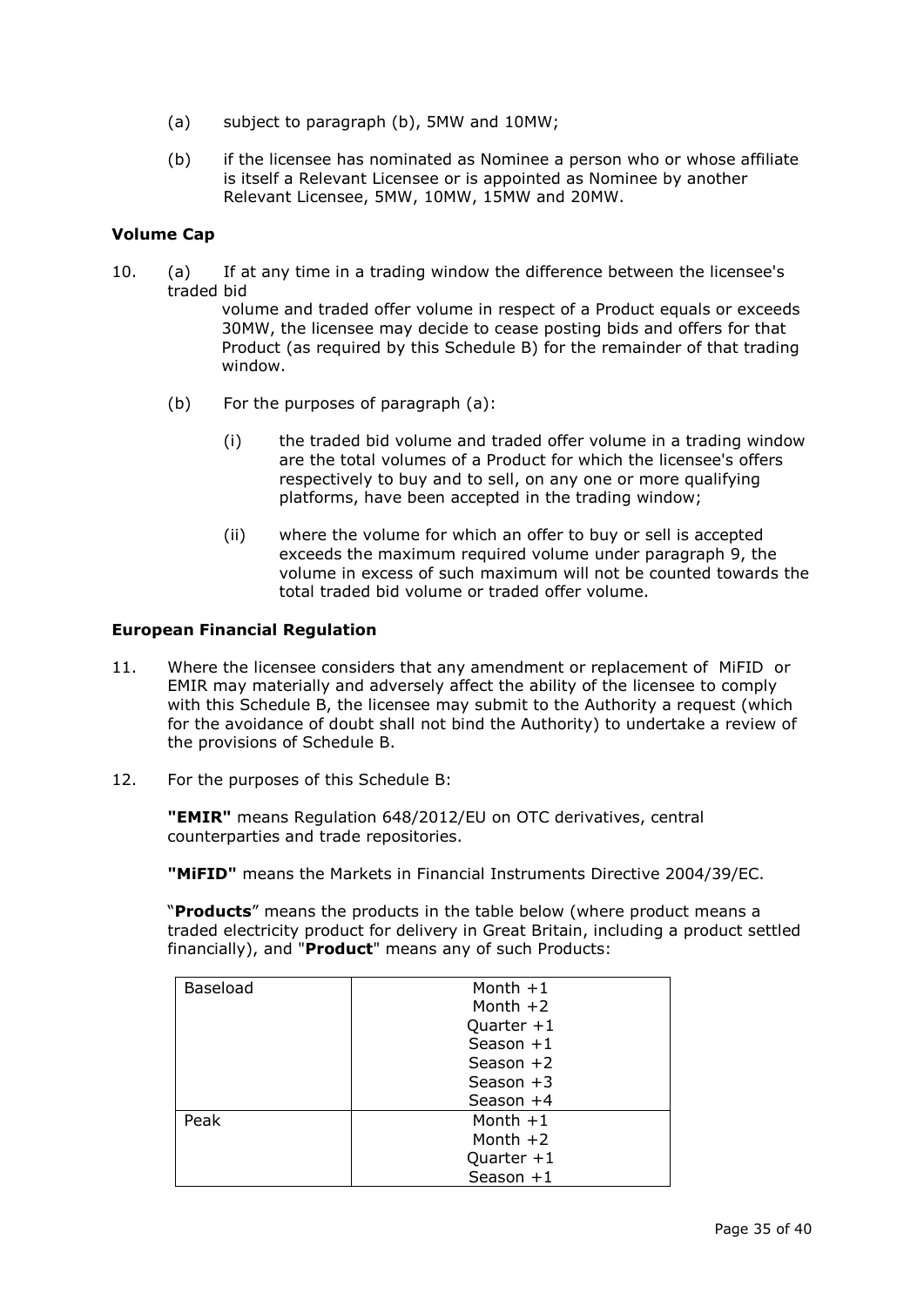| Season $+2$ |  |
|-------------|--|
| Season $+3$ |  |

In the table above, Peak, Baseload, Week, Month, Quarter and Season have their generally accepted meanings as applicable in the market at the relevant time. **"Nominee"** means a person, other than the licensee or an affiliate of the licensee, who is nominated by the licensee to discharge the requirements of Schedule B.

## **LIQUIDITY LICENCE CONDITION**

## **SCHEDULE C**

- 1. The licensee must submit a report ("**the quarterly report**") to the Authority in the format directed by the Authority, in respect of each quarter (the "**Quarter**") commencing 1 April, 1 July, 1 October and 1 January respectively, containing the Information set out in the Table below no later than 30 days after the end of that Quarter.
- 2. In the columns entitled Schedule A and Schedule B in the Table, any terms shall have the meanings given in and are to be interpreted in accordance with Schedules A and B respectively.
- 3. The licensee shall keep, for at least 3 years from the date of the submission of each quarterly report, the Information.
- 4. The licensee must also provide any Information and the Credit Transparency Forms required by the Authority within five Business Days upon receipt of a request.
- 5. For the purpose of this Schedule C:

"**Day Ahead Auction**" means an auction held on the day before physical delivery of wholesale products.

"**Information**" means (a) the information specified by the Authority in the Table annexed to this Schedule, and (b) for the purposes of paragraph 3 and 4, any documents, estimates, records, correspondence with an Eligible Supplier and trade data of any kind used to compile a quarterly report under paragraph 1 of this Schedule.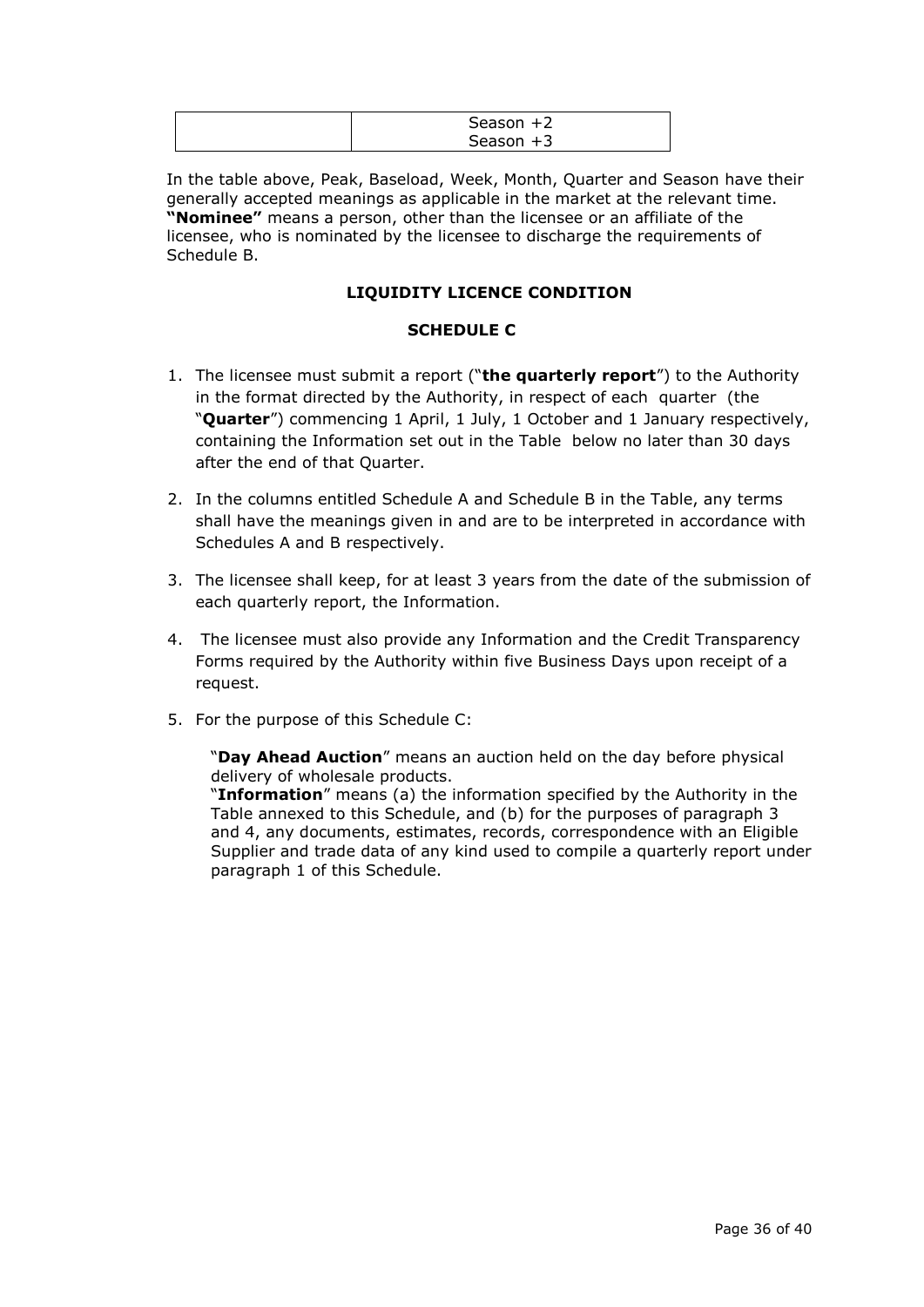| <b>Schedule A</b>                                                                                                                                                                                                                                                                                                                                                                                                                                                                                                                                                                                                                                                                                                                                                                                                                                                                                                                                                                                                                                                                                                                                                                                                                                                                                              | <b>Schedule B</b>                                                                                                                                                                                                                                                                                                                                                                                                                                                                                                                                                                                                                                                                                                                                                                                                                                                                                                                                                                                                                                                                                                                                                                                                                                                                                                               | <b>Additional information</b>                                                 |
|----------------------------------------------------------------------------------------------------------------------------------------------------------------------------------------------------------------------------------------------------------------------------------------------------------------------------------------------------------------------------------------------------------------------------------------------------------------------------------------------------------------------------------------------------------------------------------------------------------------------------------------------------------------------------------------------------------------------------------------------------------------------------------------------------------------------------------------------------------------------------------------------------------------------------------------------------------------------------------------------------------------------------------------------------------------------------------------------------------------------------------------------------------------------------------------------------------------------------------------------------------------------------------------------------------------|---------------------------------------------------------------------------------------------------------------------------------------------------------------------------------------------------------------------------------------------------------------------------------------------------------------------------------------------------------------------------------------------------------------------------------------------------------------------------------------------------------------------------------------------------------------------------------------------------------------------------------------------------------------------------------------------------------------------------------------------------------------------------------------------------------------------------------------------------------------------------------------------------------------------------------------------------------------------------------------------------------------------------------------------------------------------------------------------------------------------------------------------------------------------------------------------------------------------------------------------------------------------------------------------------------------------------------|-------------------------------------------------------------------------------|
| <b>Information on Trading Agreements with Eligible</b><br><b>Suppliers for each Quarter:</b><br>List of names of Eligible Suppliers:<br>1. with whom a Trading Agreement has been<br>signed;<br>2. with whom negotiations are under way; and<br>3. who have withdrawn from negotiations<br>List of names of Eligible Suppliers with whom the<br>$\bullet$<br>licensee has been unable to offer a Trading<br>Agreement, and the reasons for the rejection.<br><b>Information on trading activities with Eligible</b><br><b>Suppliers for the Quarter:</b><br>1. the names of Eligible Suppliers with whom the<br>licensee has traded;<br>2. total aggregate volume of each Product bought and<br>sold; and<br>total aggregate number of trades in each Product<br>3.<br>The quarterly report must include a statement,<br>approved by a Director of the licensee, either:<br>1. confirming that the licensee has complied with all the<br>requirements in Schedule A; or<br>2. if the licensee has not complied, giving details of such<br>failure to<br>comply.<br>The statement shall include:<br>a link to where contact details and the list of<br>$\bullet$<br>information required from Eligible Suppliers is hosted<br>on the licensee's website; and<br>a statement that the information is up to date. | Information on trading activities on qualifying<br>platforms pursuant to Schedule B for each Quarter:<br>1. gross volume traded in each Product, for each<br>month in the quarter; and<br>2. the total number of trades in each Product, for each<br>month in the quarter.<br>The quarterly report must include a statement,<br>approved by a Director of the licensee, in respect of<br>the Quarter:<br>1. confirming that the licensee complied with all the<br>requirements of Schedule B; or<br>2. if the licensee has not complied, giving details of<br>such failure to comply.<br>The quarterly report must include the times, dates and<br>an explanation with supporting evidence of the<br>circumstances where a licensee decided to cease posting<br>bid an offers for a Product in a trading window:<br>under paragraph 7 of Schedule B; or<br>under paragraph 10 of Schedule B.<br>$\bullet$<br>The quarterly report must include, for each Product:<br>the names of the qualifying platform(s) the licensee<br>$\bullet$<br>has used to comply with Schedule B;<br>the name of the licensee's Nominee (if used);<br>where paragraph 4(b) of Schedule B applies, the<br>total number of persons (as referred to in that<br>paragraph) with whom the Nominee has<br>arrangements to trade on the relevant platform. | Gross volumes bought<br>and sold through day-<br>ahead auctions each<br>month |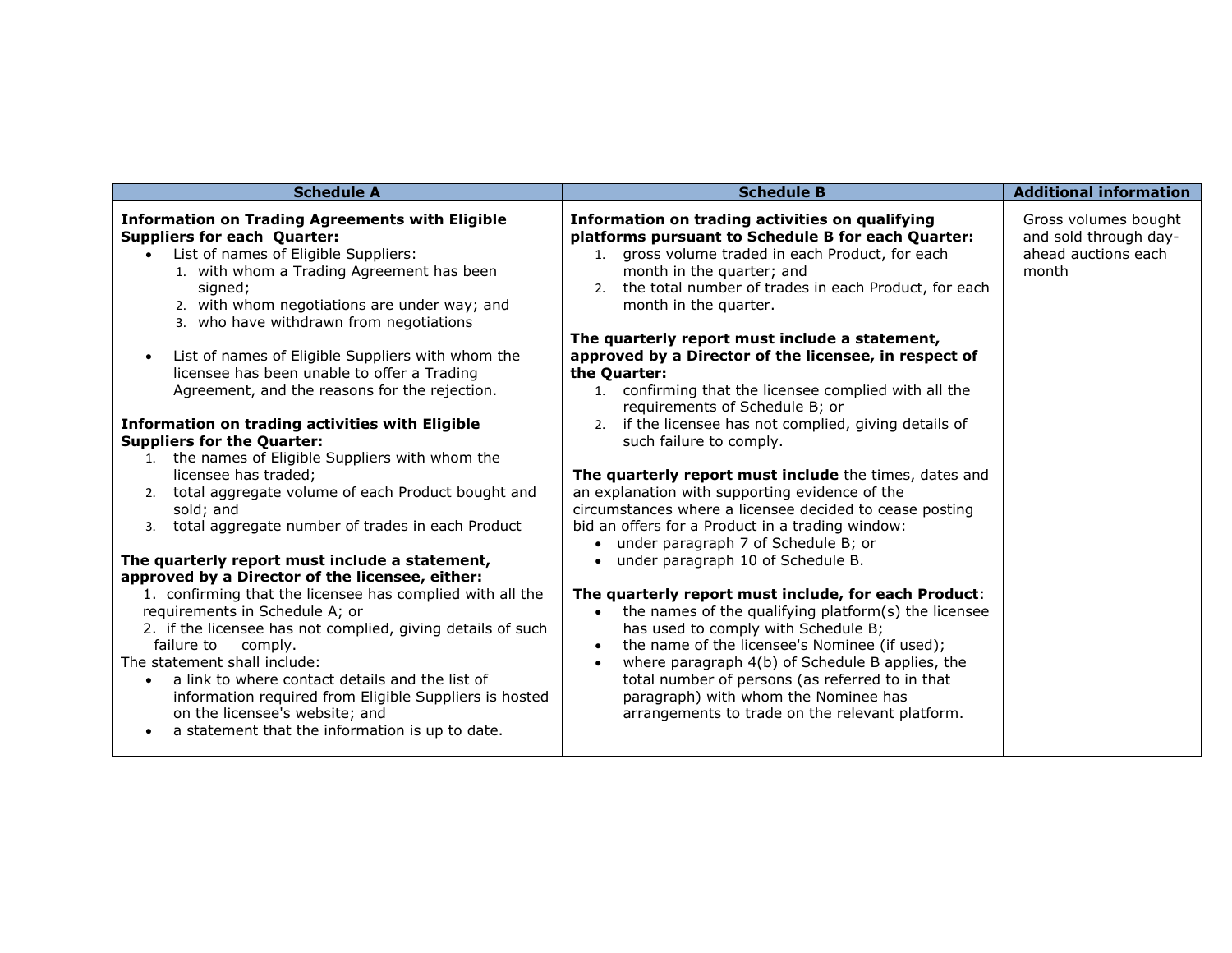## Appendix 3 – Glossary

#### Agency for the Cooperation of Energy Regulators (ACER)

The European Union body which cooperates with EU institutions and stakeholders, notably National Regulatory Authorities (NRAs) and European Networks of Transmission System Operators (ENTSOs) to deliver a series of instruments for the completion of a single energy market.

#### Baseload product

A product which provides for the delivery of a flat rate of electricity in each hourly period over the period of the contract.

#### Bid-offer spread

The bid-offer spread shows the difference between the price quoted for an immediate sale (offer) and an immediate purchase (bid) of the same product. It is often used as a measure of liquidity.

#### Broker

A broker handles and intermediates between orders to buy and sell. For this service, a commission is charged which, depending upon the broker and the size of the transaction, may or may not be negotiated.

#### Churn rate

Churn is typically measured as the volume traded as a multiple of the underlying consumption or production level of a commodity.

#### Clearing

The process by which a central organisation acts as an intermediary and assumes the role of a buyer and seller for transactions in order to reconcile orders between transacting parties.

#### Collateral

A borrower will pledge collateral (securities, cash etc.) in order to demonstrate their ability to meet their obligations to repay loans. The collateral serves as protection for a lender against a borrower's risk of default.

#### Day-ahead market

A form of near-term market where products are traded for delivery the following day.

#### Department of Business, Energy and Industrial Strategy (BEIS)

The UK government department responsible for business, industrial strategy, science, innovation, energy and climate change policy.

#### Electricity Market Reform (EMR)

The government's approach to reforming the electricity system to ensure the UK's future electricity supply is secure, low-carbon and affordable.

#### EPEX SPOT

EPEX SPOT owns and operates energy exchange markets across Europe. Integrated with former APX Group in 2015.

#### **Exchange**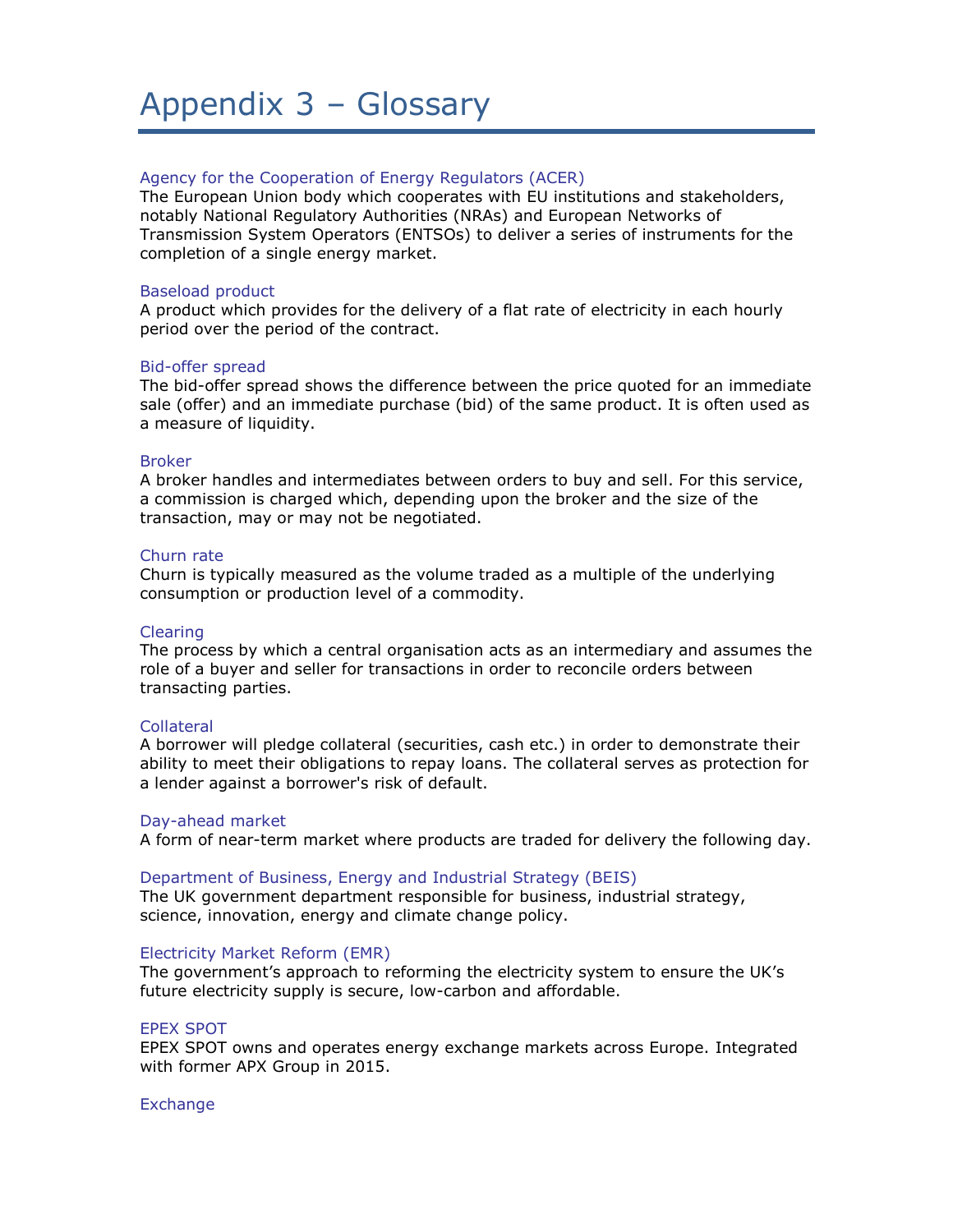A type of platform on which power products are sold. Typically an exchange would allow qualifying members to trade anonymously with other parties and the risks between parties would be managed by a clearing service.

#### Financial Product

A contract that is settled financially at maturity rather than by the delivery of a physical commodity.

#### Forward Curve

A series of sequential time segments within which it is possible to trade a particular commodity and for which prices are available.

#### Forward trading

The trading of commodities to be delivered at a future date. Forward products may be physically or financially settled at delivery.

#### **Hedging**

Transactions which fix the future price of a good or service, and thereby remove exposure to the daily (or spot) price of a good or service. This enables those purchasing a good or service to reduce the risk of short-term price movements.

#### ICE

Intercontinental Exchange, an American financial company that operates Internetbased marketplaces which trade futures and over-the-counter (OTC) energy and commodity contracts as well as derivative financial products.

#### **Imbalance**

The difference between a party's contracted position and metered position measured on a half-hourly basis.

#### Intra-day trading

Refers to the market in which products traded are on the same day as delivery.

#### **Liquidity**

Liquidity is the ability to quickly buy and sell a commodity without a significant change in its price and without incurring significant transaction costs.

#### Market Coupling

Market coupling is a method for integrating electricity markets in different areas, applied across a number of European countries.

#### Market Maker

A firm which is regularly prepared to buy and sell in a commodities or financial market. Market makers post two-sided (bid and ask) prices on a regular basis, encouraging greater liquidity.

#### N2EX

The N2 Exchange, a GB electricity market platform, is operated by Nord Pool Spot AS (NPS).

#### Near-term market

The market in which the products are traded close to delivery (for example, on the day of delivery or day-ahead of delivery.

#### Nord Pool